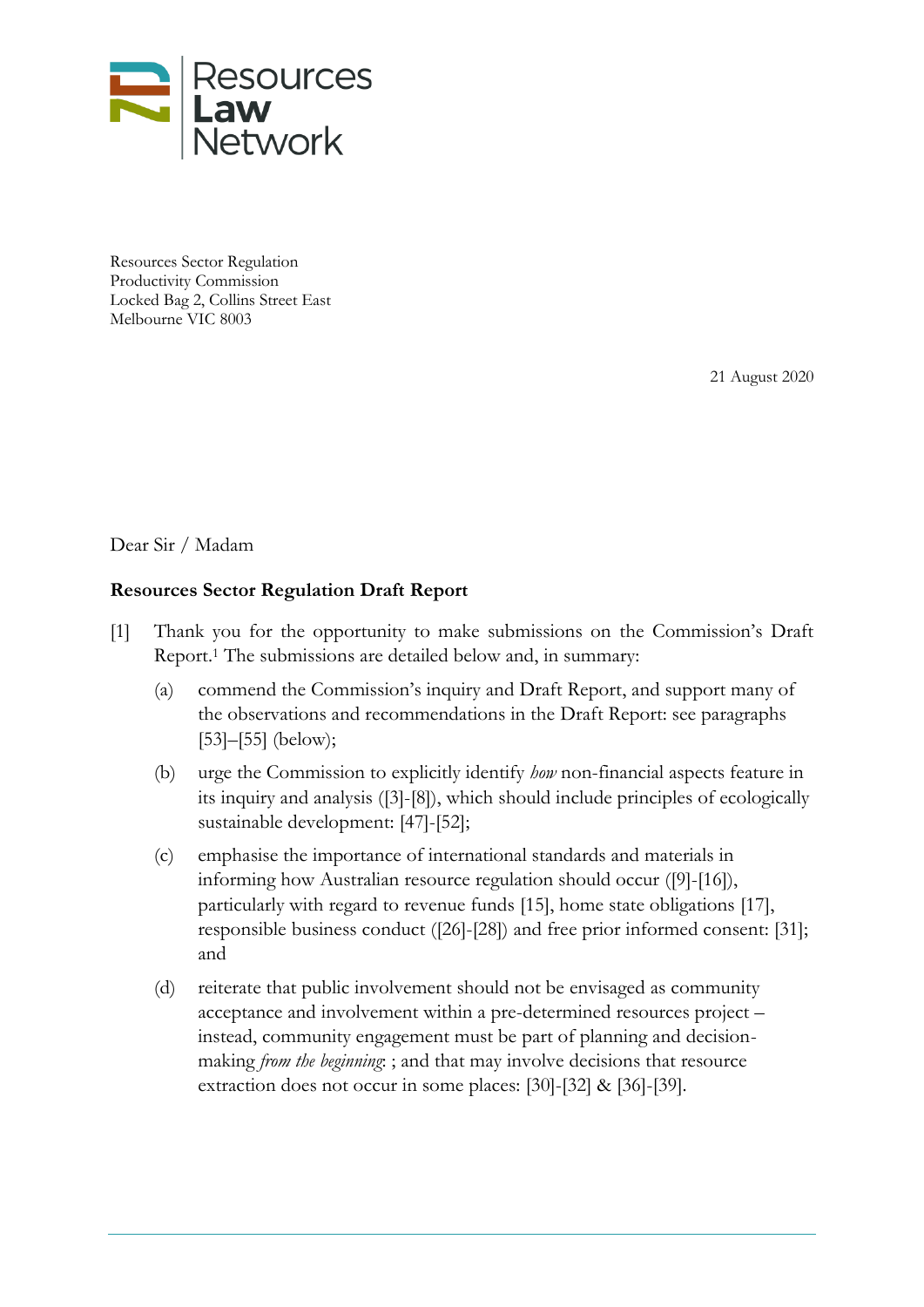

[2] The submissions are presented under these headings.

| Learn from guidance and examples beyond Australia 4                  |  |
|----------------------------------------------------------------------|--|
| Recommend regulator due diligence before granting mineral rights . 8 |  |
| Reframe approach to communities and resources regulation 10          |  |
| Some land should not have resources development13                    |  |
| Reconsider, or at least rationalise, the 'market' case in places13   |  |
| Environmental assessment and economic/social impacts14               |  |
|                                                                      |  |
|                                                                      |  |
|                                                                      |  |

### <span id="page-1-1"></span>**Specify approach regarding non-financial aspects**

<span id="page-1-0"></span>[3] The Report repeatedly refers to non-financial aspects (eg. social and environmental impacts) but does not indicate *how* these are measured or understood.

> *'[I]t is generally unlikely to be the case that net community welfare will be maximised by stopping an activity altogether (though there will be exceptions).'* [p91]

*'Leading practice requires that regulations maximise net benefits to the community, with the cost to governments of administering regulations, and to firms of complying with them, being the minimum necessary to achieve policy objectives.'* [p92]

*'[W]hile regulation seeks to ensure that resources sector activities reflect the potential for social and environmental impacts, there is a risk that some of the costs (including delays and uncertainty) imposed on resources companies are higher than necessary. Reducing the level of unnecessary, poorly designed or poorly administered regulation has the potential to improve productivity and living standards.'*[p96]

*'Resources projects are usually subject to environmental conditions or offsets requirements that aim to ensure that the net environmental impact is limited to levels broadly acceptable to the community'* [p116]

[4] It *appears* (although this is not stated explicitly) that the Commission's guidance on this is that governments should do what is socially/politically feasible at the time?

#### **How far should regulation go?**

*Much of the regulation applying to the resources sector aims to reduce some type of risk for example, risks of harm to the environment or sites of national or Aboriginal heritage, or risks to health and safety. While market failure may point to a need for intervention, there is no easy way to determine what constitutes a sufficient or reasonable level of risk in the eyes of the community. This is because it is difficult, if not impossible, to quantify community valuations of such detrimental impacts: that is, what people are prepared to give up to avoid them. The community will naturally have expectations that governments and industry will*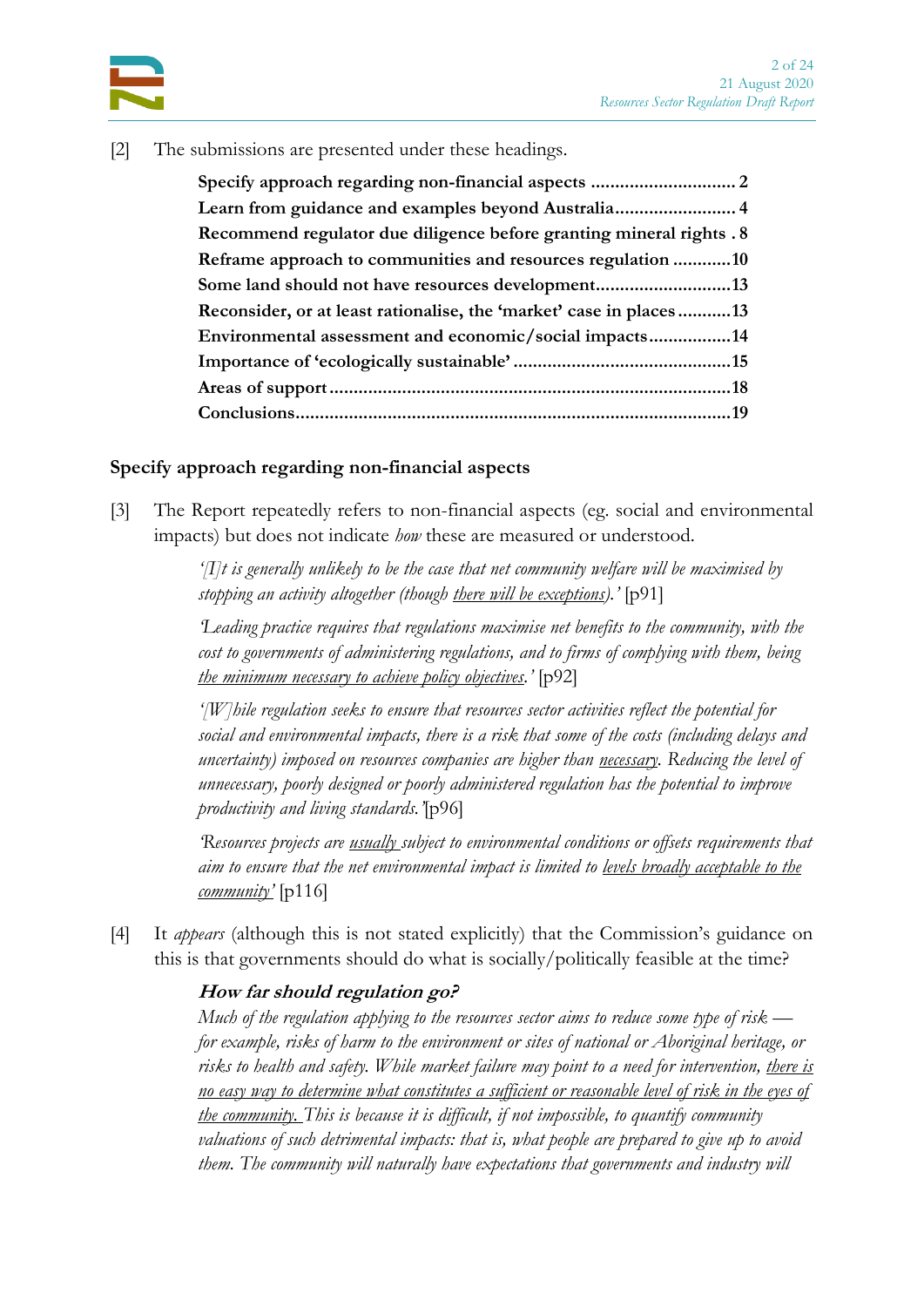*reduce risks as far as practicable. Governments have to make judgments that balance these expectations against the benefits flowing from resources activities.* [p90]

Such an approach has been problematic for many issues in resource regulation over the last couple of decades – evident in the numerous changes regarding energy and climate policy, fracking, uranium mining, and Indigenous rights, to name a few.

[5] The difficultly may arise from how the Commission focussed its examination, which the Draft Report explained.

> *As required by its Act, the Commission has assessed resources regulation against the objective of improving the welfare of the community as a whole.*

*The main focus of this study is not on the objectives of regulations per se. Rather, the focus is on the process followed in forming regulatory objectives and more specific goals in line with them, and the regulatory approach taken to achieving these.*

*A leading-practice approach to regulation is one that imposes the least burden on businesses and regulators, subject to achieving clear and evidence-based objectives that serve to promote net national benefits.* [p67-68]

[6] If, as the Commission indicates, its objective and assessment of resources regulation is 'improving the welfare of the community as a whole', it seems unusual to ignore the *objectives* of resources regulation and focus on process and minimising burden on business. Take Western Australia as an example (and, given its resources sector contribution approximately doubles the rest of Australia combined,<sup>2</sup> WA's regulation of its resources sector is the quintessential example). The State's mining and petroleum laws do not specify any objective or purpose,<sup>3</sup> which has led to various WA courts divining what they consider are Parliament's intentions when regulating mining.<sup>4</sup> The courts' statements are neither comprehensive nor contemporary. Instead, judicial statements of 'objectives' are at such a general level, that they may support that particular decision but provide limited future guidance.<sup>5</sup> The most recent example, from a June 2020 decision of the Supreme Court, is apposite.

> *The [Mining] Act's primary purpose is to encourage and promote the prospecting and exploration for, and mining of, mineral deposits in the State. Expenditure conditions reflect the policy objective that land with the potential for mining or exploration for minerals should be made available for those purposes. As explained by the Court of Appeal ... other objects of the Act include:*

- *1. Identifying circumstances in which a tenement holder will be allowed to hold a mining tenement without mining or giving it up for others who may wish to actively mine the land.*
- *2. Protecting tenement holders who have defaulted in compliance with the Act in some minor respect, or because of some circumstances beyond the control of the tenement holder, against loss of the tenement.*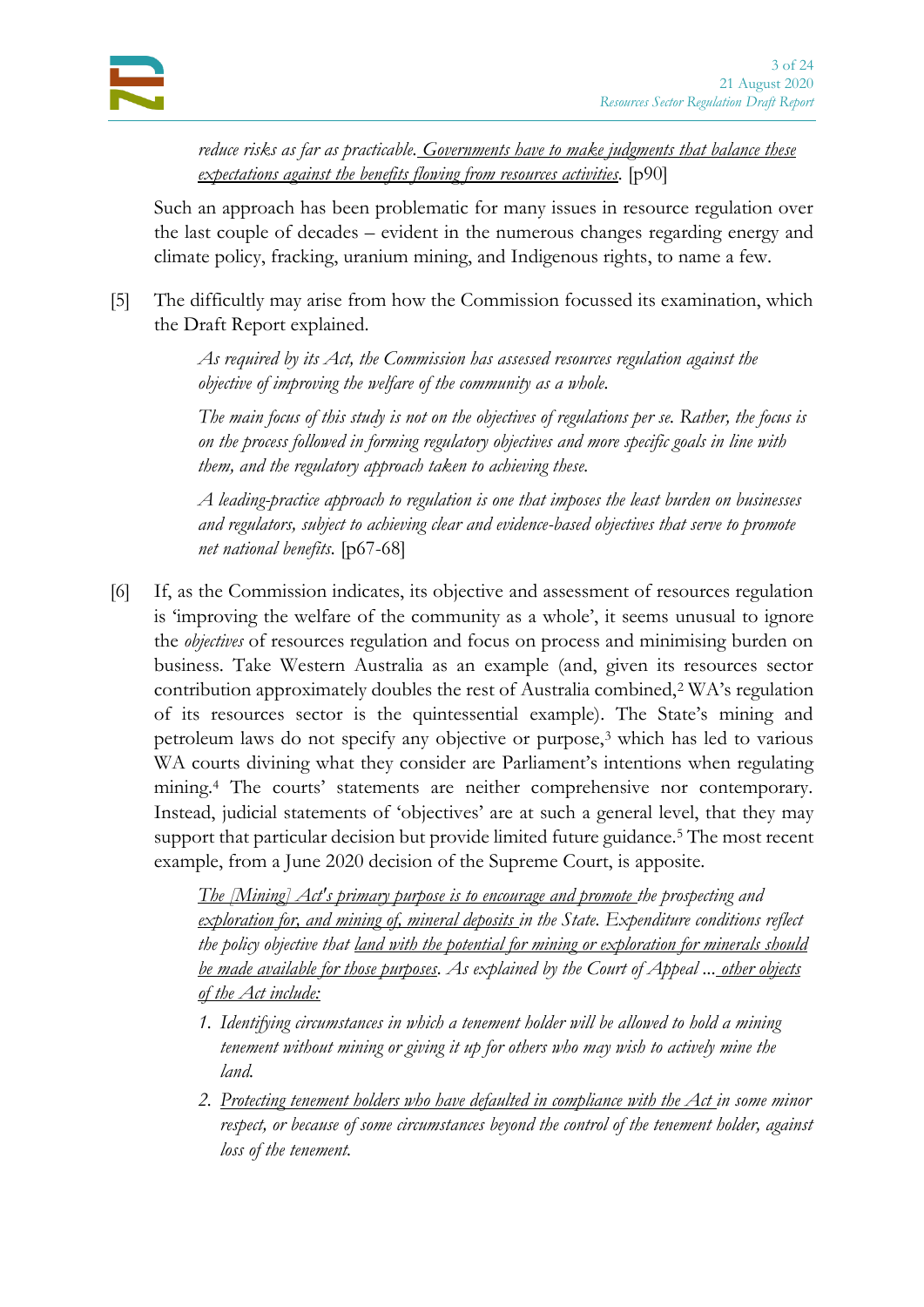

- *3. Providing that, in general, the holder of a mining tenement should carry out the relevant mining activity on the tenement. 6*
- [7] It is striking how these purpose and objects which is how WA courts currently understand WA's *Mining Act* – have no correlation with what the Commission stated as its opening point in the Draft Report: 'There is no question that resources activities should meet reasonable requirements in relation to their impacts on the environment, heritage, worker safety, landowners and communities' [p2].
- <span id="page-3-0"></span>[8] Of course there are other parts of WA's laws, and agency oversight, which endeavour to address impacts on the environment, heritage, worker safety, landowners and communities. But it is out of step with contemporary understanding that the purpose and object of mining regulation is conceived solely about maximising mining. That is why the Commission must explicitly consider the *objectives* of resources regulation, and help governments and other parties understand how resources regulation can be improved for 'the welfare of the community as a whole' – including future generations.

## <span id="page-3-2"></span>**Learn from guidance and examples beyond Australia**

- <span id="page-3-5"></span><span id="page-3-4"></span><span id="page-3-1"></span>[9] Greater use should be made of international materials informing contemporary resources regulation. Notably absent from the Draft Report is any reference to (and therefore any learning from) these:
	- (a) the OECD's *Collaborative Strategies for In-Country Shared Value Creation*<sup>7</sup> and *Guiding Principles for Durable Extractive Contracts*; 8
	- (b) any materials from the *Intergovernmental Forum on Mining Minerals Metals and Sustainable Development* in particular its framework *Mining and Sustainable Development: managing one to advance the other*, 9
	- (c) any materials from the *Natural Resource Governance Institute*, which are explicitly aimed at countries with extensive resources, to help 'achieve sustainable, inclusive development, and that people receive lasting benefits from the extractive sector and experience reduced harms', and particularly relevant are the *Natural Resource Charter*<sup>10</sup> which indicates areas of importance for regulators, and the assessment of Australia in its 2017 report;<sup>11</sup>
	- (d) the UNEP's 2018 sourcebook *Managing mining for sustainable development*; <sup>12</sup> nor
	- (e) the February 2020 report of the *International Resource Panel, Mineral Resource Governance in the 21st Century*. 13
- <span id="page-3-3"></span>[10] The Draft Report, and the Commission's ability to inform governments and others in making 'better policies in the long term interest of the Australian community', is limited from its avoidance (or ignorance) of these international examples and materials. The consultations record that, outside Australia, the Commission engaged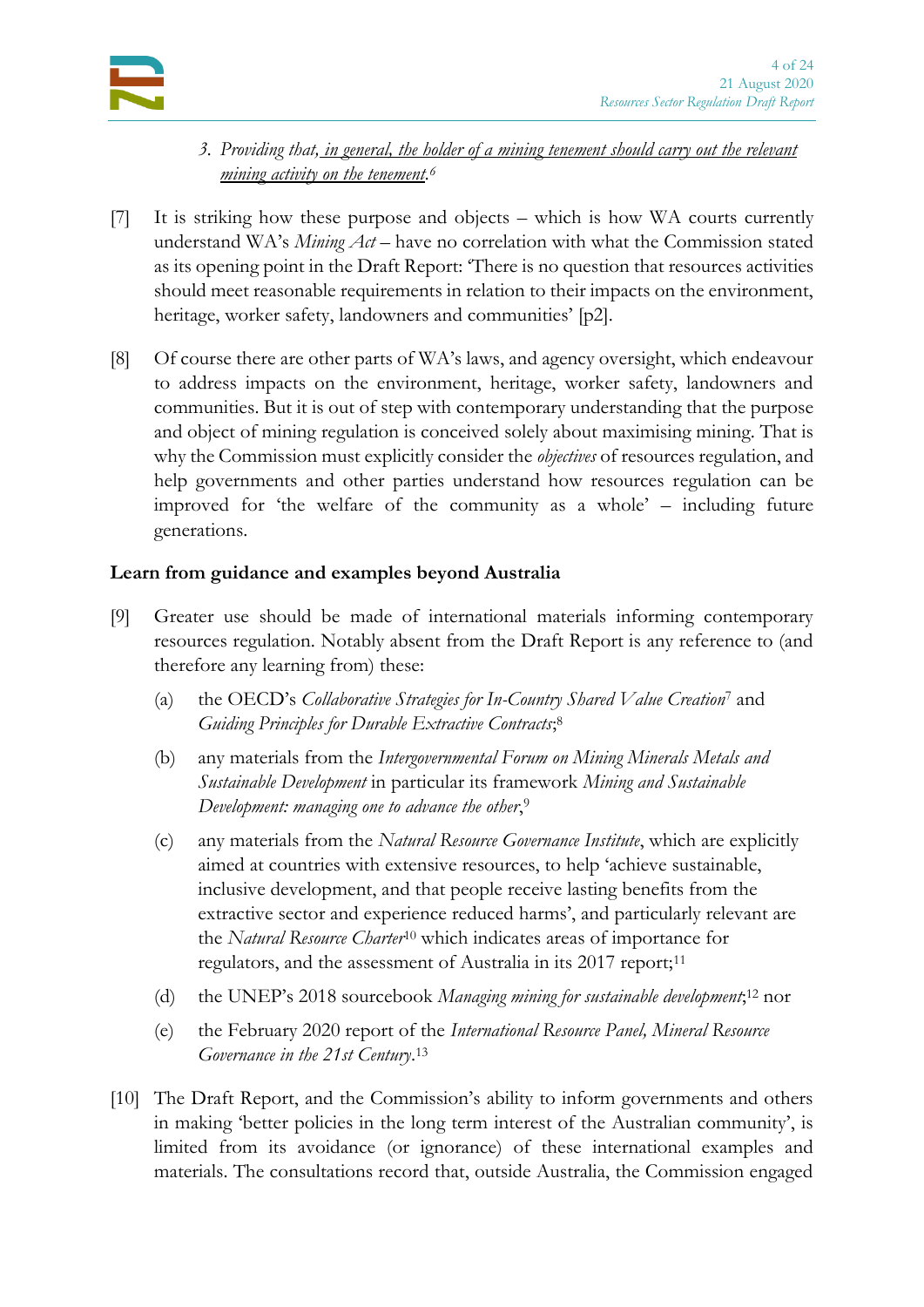with only Norway's Ministry of Petroleum and Energy, and two organisations in Canada. This suggests little reliance can be put on the Draft Report's statement and approach that 'Australian regulators appear to be generally at or near the frontier of leading practice regulation globally. Accordingly, most examples of leading practice are sourced from Australian jurisdictions' [p63].

[11] The shortcomings of this approach were explained in our earlier submission.

*… Australia does not have some innate aptitude in resources regulation and development. What occurred previously could not occur now because of technological and social changes. The technological changes have meant what used to be necessary development of local capacity (jobs, businesses, communities) has decreased or disappeared with the increased mechanisation and better transport enabling most goods or services being flown in. The social changes involve increased awareness and regulation of resources operations and their impacts – as compared to historically where there were fewer expectations or controls around environment, labour relations, workplace safety, international investment, or social impacts (to name just a few).*

<span id="page-4-0"></span>*This means that, if Australia's contemporary resource regulation is to best contribute to the long-term interest of the Australian community, then there must be close examination of the developments and guidance globally rather than simply continuing Australian regulatory forms and practices which originated in a different time and context. 14*

- [12] The problems from essentially limiting one's understanding to 'what has happened in Australia' is apparent from a recent report of the International Resource Panel. <sup>15</sup> This contains important comparisons for assessing the achievements of Australia's resources sector. Certainly, Australia *has* gained much money and economic value by extracting and exporting raw material. But that masks more serious implications in the longer term. *If* natural resources are being depleted, then the regulatory system should *ensure* that there are guaranteed and enduring benefits for the community from that.
- [13] Three diagrams starkly indicate these dynamics, and should focus the Commissions' attention on how and where resources regulation needs improvement.



#### **Share of (non-energy) resource production, top 20 countries**16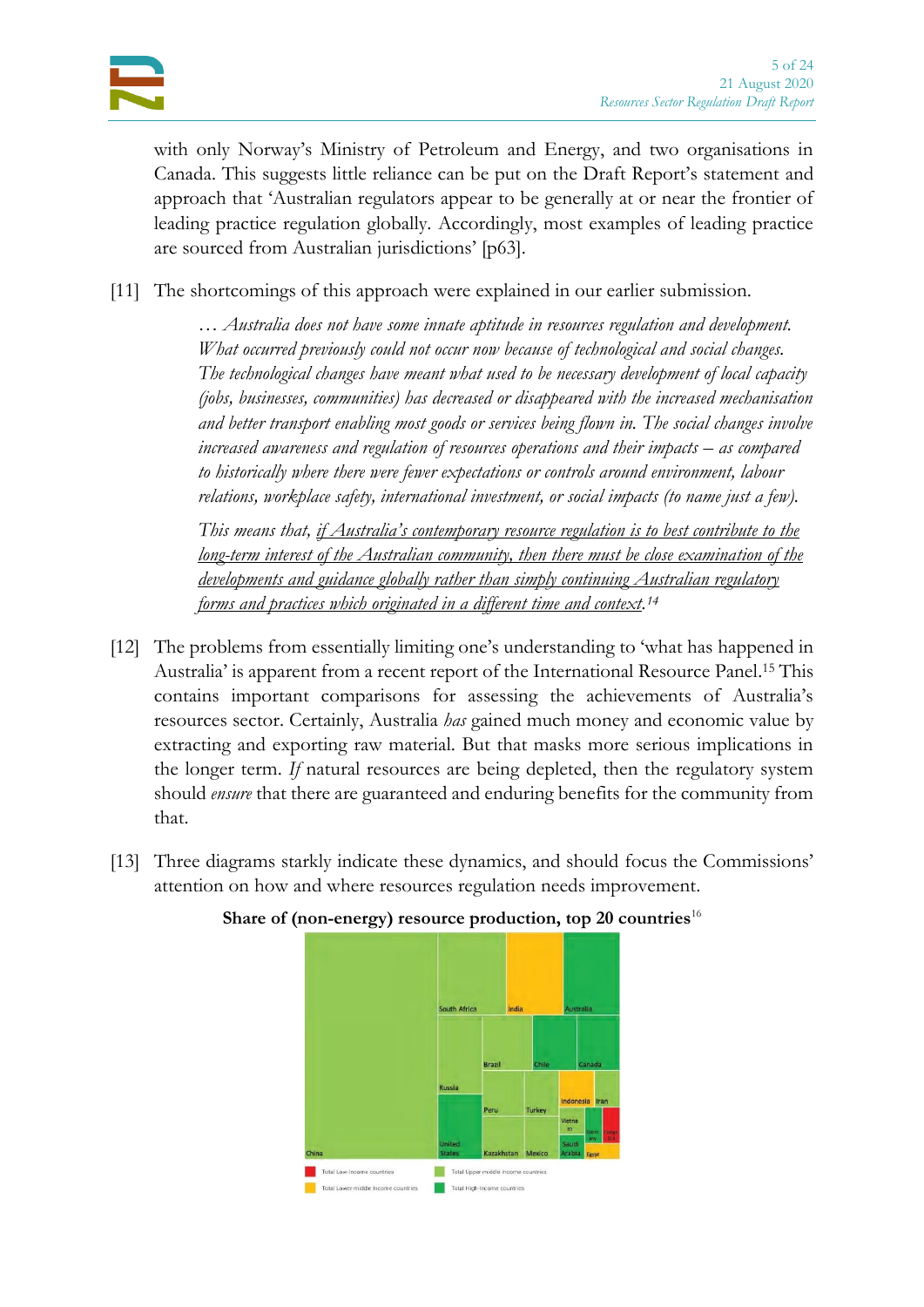| Rank           | <b>Country</b>       | Income<br>Group | <b>Export Value</b><br>(% of total exports) | <b>Production value</b><br>$(% \mathbf{A})$ (% of GDP) |
|----------------|----------------------|-----------------|---------------------------------------------|--------------------------------------------------------|
| 1              | <b>DRC</b>           | $\sqcup$        | 80.9                                        | 14.7                                                   |
| $\overline{2}$ | Chile                | H               | 57.0                                        | 9.5                                                    |
| 3              | Australia            | HI              | 56.7                                        | 11.9                                                   |
| $\overline{4}$ | Mongolia             | <b>UMI</b>      | 80.4                                        | 16.7                                                   |
| 5              | Papua New Guinea     | LMI             | 37.9                                        | 14                                                     |
| 6              | Zambia               | LMI             | 75.1                                        | 7.6                                                    |
| $\overline{7}$ | Peru                 | <b>UMI</b>      | 53.8                                        | 5.8                                                    |
| 8              | <b>Burkina Faso</b>  | П               | 49.6                                        | 6.0                                                    |
| $\overline{9}$ | Mali                 | LI              | 65.7                                        | 53                                                     |
| 10             | Guyana               | LMI             | 61.2                                        | 10.5                                                   |
| 11             | South Africa         | <b>UMI</b>      | 38.2                                        | 7.1                                                    |
| 12             | <b>Botswana</b>      | <b>UMI</b>      | 91.3                                        | 12.8                                                   |
| 13             | Guinea               | $\sqcup$        | 52.1                                        | 8.8                                                    |
| 14             | Mauritania           | LMI             | 58.1                                        | 10.2                                                   |
| 15             | Eritrea              | $\sqcup$        | 38.6                                        | 9.0                                                    |
| 16             | Namibia              | UMI             | 50.3                                        | 6.9                                                    |
| 17             | Ghana                | LMI             | 23.0                                        | 4.1                                                    |
| 18             | Lao PDR              | <b>LMI</b>      | 36.5                                        | 3.3                                                    |
| 19             | Sierra Leone         | $\sqcup$        | 93.6                                        | 14.9                                                   |
| 20             | Uzbekistan           | LMI             | 30.5                                        | 3.1                                                    |
| 21             | Suriname             | <b>UMI</b>      | 33.8                                        | 6.0                                                    |
| 22             | Tanzania             | $\mathsf{L}$    | 38.1                                        | 1.5                                                    |
| 23             | Kazakhstan           | UMI             | 10.0                                        | 4.2                                                    |
| 24             | Liberia              | LI              | 39.3                                        | 11.3                                                   |
| 25             | Central African Rep. | $\mathbf{H}$    | 39.1                                        | N/A                                                    |

### **Resources contribution from top 25 mineral export dependent countries**<sup>17</sup>

(HI = High Income, UMI: Upper Middle-Income, LMI: Lower Middle-Income, LI: Low-Income groups as defined by the World Bank)



#### **EU value-added from manufacturing<sup>18</sup>**

- [14] What these diagrams indicate is:
	- (a) Australia's \$ value from resources production was the fourth highest in the world;<sup>19</sup>
	- (b) but, of those top 20 countries, *none* which are commonly used as relevant comparators (in terms of economic development, eg. Canada, USA, Germany) are as resource-export dependent as Australia;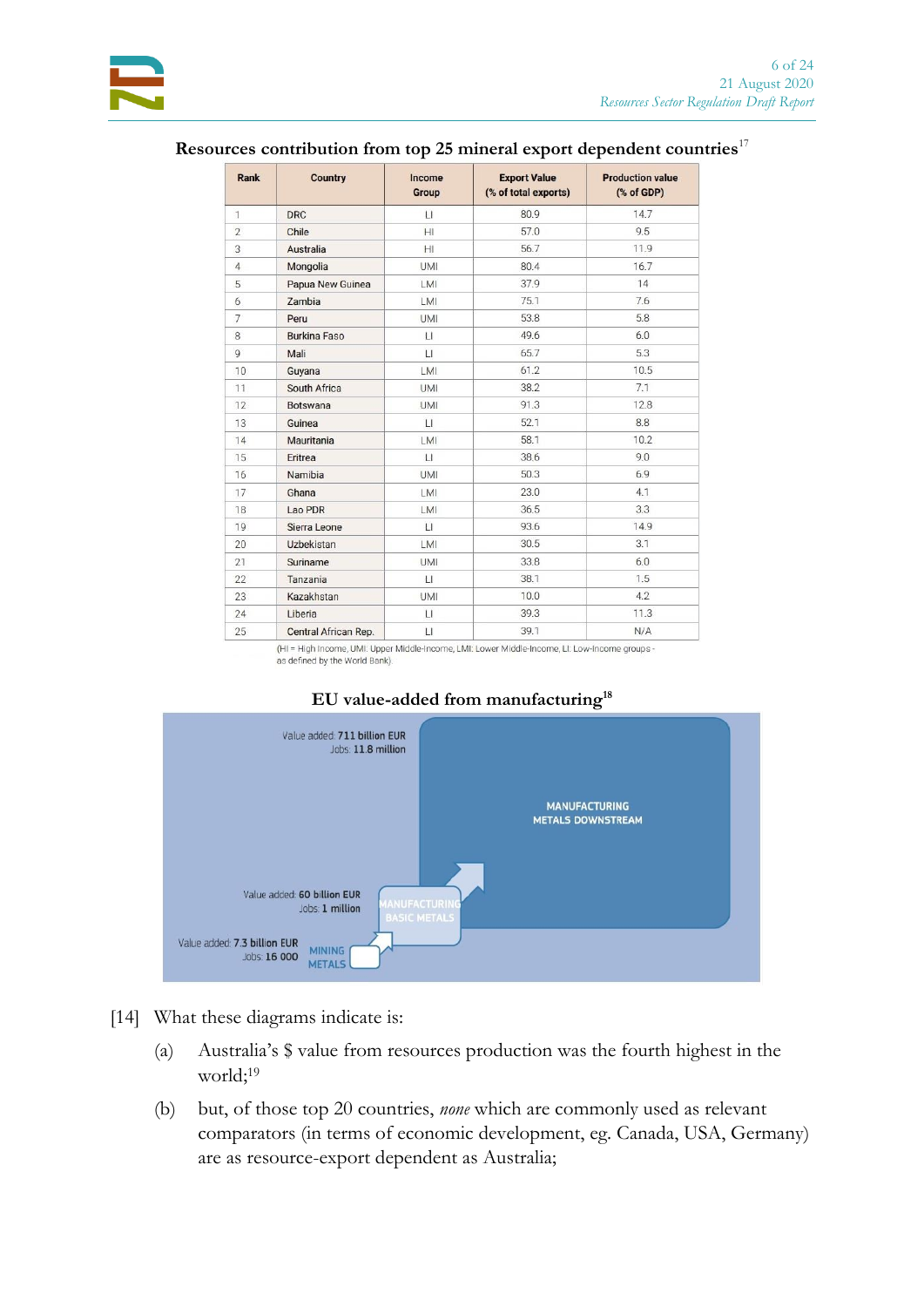

- (c) Australia ranked  $6<sup>th</sup>$  in the export-dependent 'top 25' countries, the only other OECD country was Chile, and most of the other countries in that list were lower (or lower middle) income countries; and
- (d) European Union data shows the much higher greater economic contribution which has been achieved from manufacturing and downstream activities (in comparison to what produced from the mining).
- <span id="page-6-1"></span>[15] We note the Commission consulted Norway's Ministry of Petroleum and Energy in preparing the Draft Report. We expect, therefore, the Commission would be aware of that country's sovereign wealth fund developed from oil revenue (commencing in 1996) and the fund now earning more than the country's oil revenues.<sup>20</sup> The Government's fund explains: 'Oil revenue has been very important for Norway, but one day the oil will run out. The aim of the fund is to ensure that we use this money responsibly, think long-term and so safeguard the future of the Norwegian economy'.<sup>21</sup> These aims and achievements, through Norway's resource regulation greatly benefit that nation's future. As an example of issues with revenue management we draw the Commission's attention to the fact that that ratings agency Moody's downgraded Western Australia's credit rating from AAA to AA1 in 2014 and further downgraded it to AA2 in 2016, in connection with (among other things) the commodity price slump at that time.<sup>22</sup> These examples of revenue management is one aspect of resources regulation – and its productivity for the community – which we expect the Commission will consider. We reiterate an aspect from our earlier submission.

*Revenue management is an area where Australia has been considerably out-of-step with good practice. The royalties and income created by Australian extractives operations essentially go to the consolidated revenue of the government of the day to spend as it likes and can politically endure. This motivates short-term thinking and spending, and is neither good nor recommended practice.*

*The 2018 UN sourcebook Managing Mining for Sustainable Development has relevant guidance including: "Managing the volatility of resource revenues by using tools such as structural budget rules developed by the International Monetary Fund, and designing and instituting natural resource funds". Resource funds, to ensure resource revenues also provide future benefits, are a common feature in other countries and commentary.<sup>23</sup>*

- <span id="page-6-0"></span>[16] Contemporary international guidance on resource regulation (noted above) emphasises the approach should be *first* what is required for national development *and then* whether and what role extractives have in that. We urge the Commission to consider these and reflected this in its final report.
- <span id="page-6-2"></span>[17] Also absent from the Draft report is any assessment, or recommendations, regarding Australia's resources regulation as a 'home state'. That is – requirements regarding Australian registered companies undertaking resources operations overseas. This is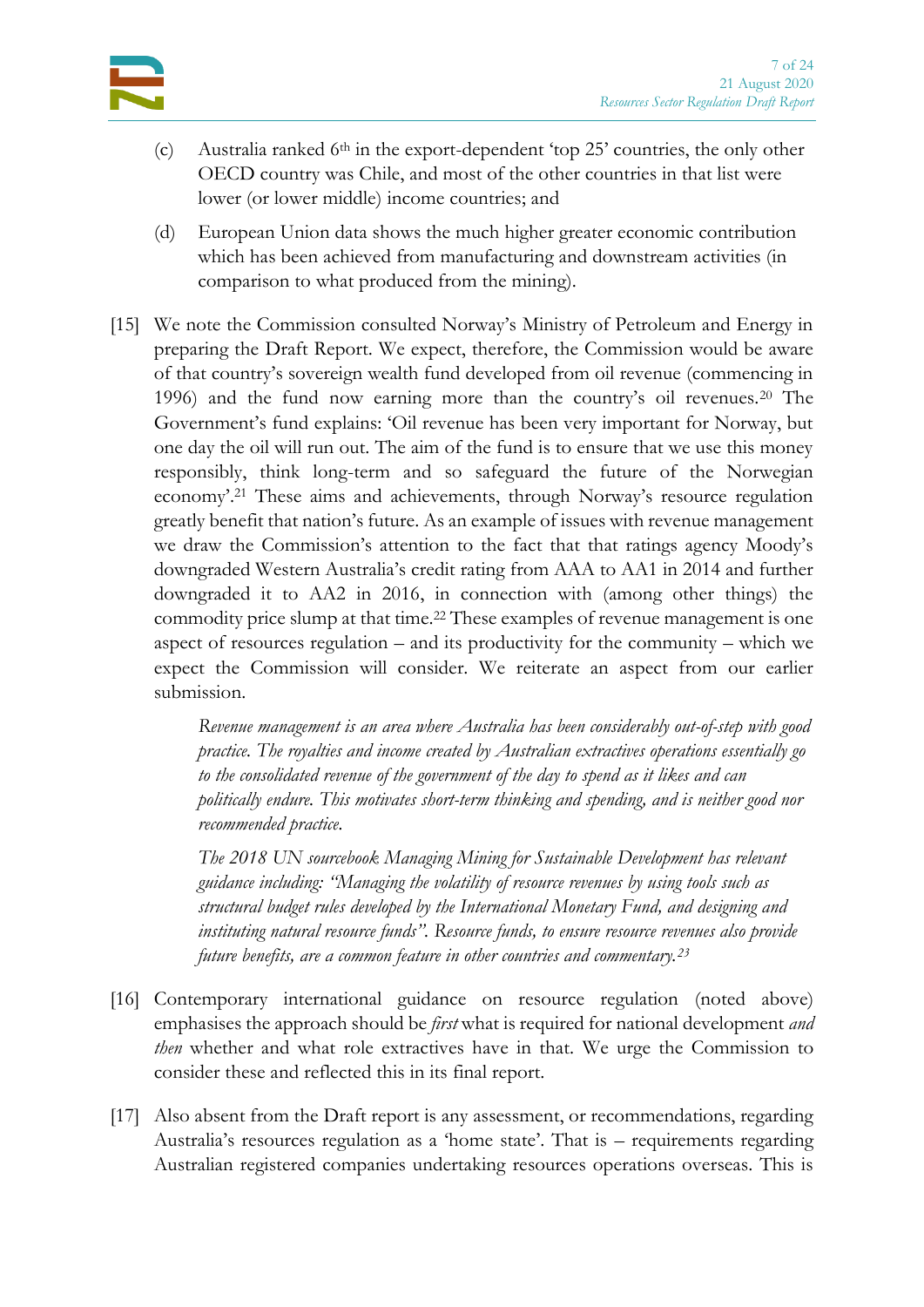an international legal obligation on Australia<sup>24</sup> and the issue has been recently emphasised by the International Resources Panel.

*The challenges of extractive resource governance are well known ... All stakeholders in the extractive value chain have a role to play.*

*· Home countries: Home States have much more power over mining companies and thus can mediate the significant power asymmetry between mining companies and host countries. Home countries are also critical to reforming the international trade and investment regimes that constrain the use of the full range of policy instruments to achieve resource-based industrialization at the local level).<sup>25</sup>*

## <span id="page-7-0"></span>**Recommend regulator due diligence before granting mineral rights**

- [18] The Commission has briefly examined the processes, in various Australian jurisdiction, of how they process applications for resources permits. The analysis and description here is uneven and the Commission's final report would better assist its audience with further attention and explanation. The issues are identified below, followed by our suggestion on where the Commission should progress in this area.
- [19] The Draft Report identifies the risks.

*'[P]oor behaviour [by the tenement holder] can contaminate community sentiment towards resources activity more generally, with an adverse effect on "social licence to operate" '* [p112]

*'If proper due diligence [prior to government granting tenements] is not undertaken, there is a risk that operators who consistently fail to meet environmental or community standards (as reflected in regulation and policy) may still be granted tenements. These operators may once again fail to meet basic compliance requirements in their work…'* [p112]

The Commission acknowledged, however, that 'It is not known how common these issues of repeated non-compliance are' [p112]. Despite this, the Commission did not seek any information regarding that, but rather framed an explicit request that 'The Commission is seeking information on whether there are aspects of mining and petroleum licensing systems that pose a material impediment to investment' [p112].

[20] The report frames 'leading practice' due-diligence as focussed solely on 'repeated noncompliance'. That is not leading practice. Consider, for example, the Minerals Council of Australia (**MCA**)'s 'Enduring Value' principles, which the MCA explain thus.

> *Central to Enduring Value is the relationship between the mining industry and its many stakeholders – employees, shareholders, communities and governments. The Enduring Value principles recognise that these groups have rights and interests that need to be reflected in the ways that companies carry out their business.*

<span id="page-7-1"></span>*… The principles include the fundamentals of ethical governance, sound risk management and transparent engagement as well as individual principles relating to health and safety, employee rights, community development and environmental management.26*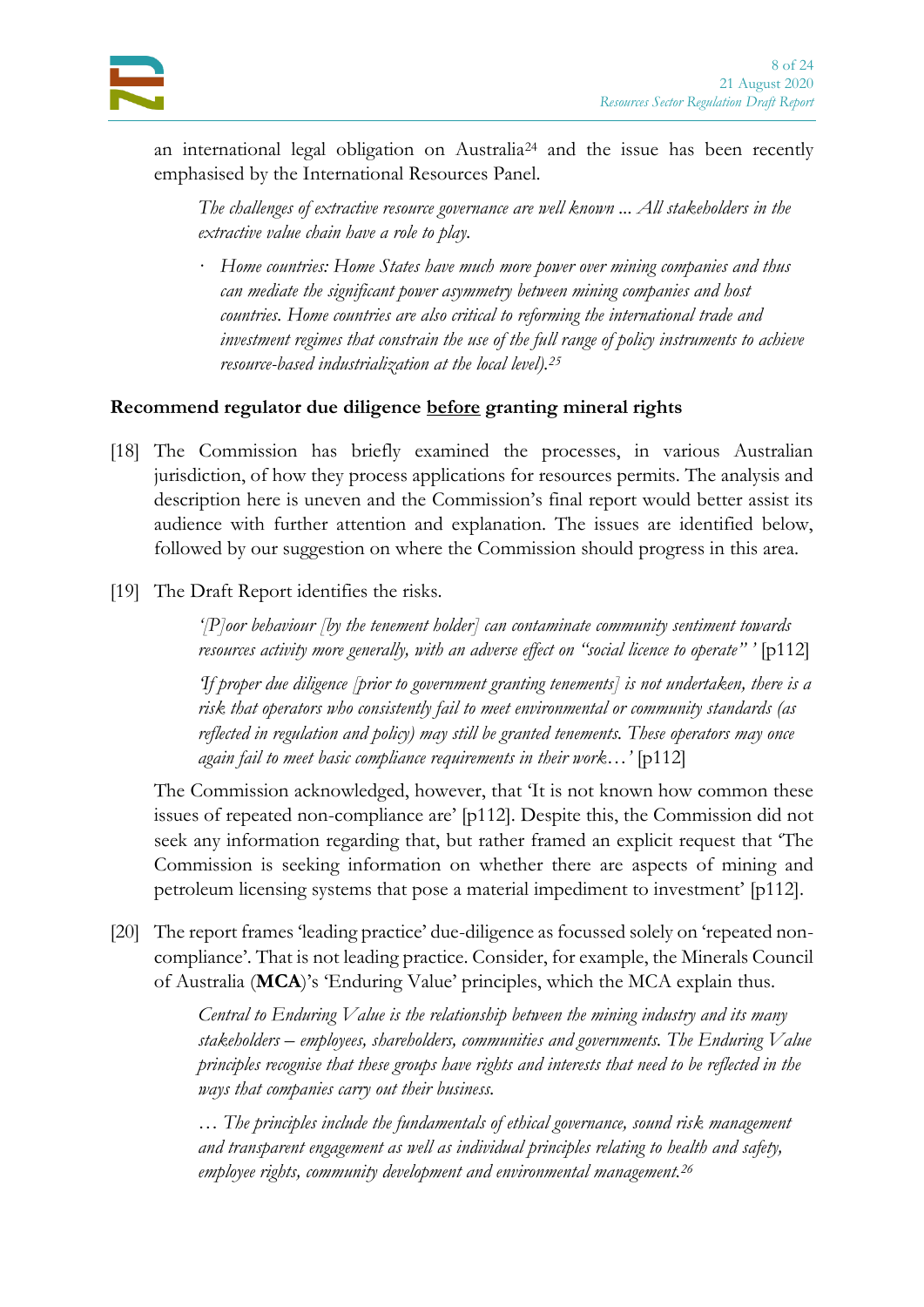- [21] That is a statement, from the Australian mining industry, of their understanding of how contemporary mining should occur. Similar emphasis can be found in the approach of the Canadian mining industry, <sup>27</sup> the International Council on Mining and Metals,<sup>28</sup> Inter-governmental frameworks,<sup>29</sup> non-government and academic guidance. We suggest to the Commission that *that* is 'leading practice'.
- [22] By contrast, granting tenements to anyone on a 'first-come, first-served' basis is from an earlier era, and the Commission's acceptance of it [p108-109]) should be reconsidered in light of the above. The MCA acknowledge there is a 'gap between legal requirements and community expectations'.<sup>30</sup> One way to address that gap is for regulators to obtain greater assurance about benefits (and avoidance of impacts) before granting rights.
- [23] The Report suggests WA has a public interest test before granting or assessing the character of licence applicants.<sup>31</sup> This is incorrect. There *is* a public interest basis on which the Minister can terminate or refuse an application,<sup>32</sup> but it is an exception and rarely used. Indeed, WA Government policy makes clear that applications are assessed on a 'first come, first served' basis, and there is no routine assessment of public interest test.<sup>33</sup>
- [24] However there is legislative scope for WA to involve more due-diligence in its assessment of tenement applications (as there are in other Australian jurisdictions). In WA, for instance, an exploration right should not be granted 'unless … satisfied that the applicant is able to effectively explore the land',<sup>34</sup> and a mining rights can be granted 'on such terms and conditions as the Minister considers reasonable'.<sup>35</sup> These types of provisions - which historically only considered the technical abilities to move earth - could found a more contemporary approach that considers issues relevant to sustainable development. *That* is what due diligence should involve.
- [25] Guidance on what regulators should consider, or require, prior to granting resources rights can be gained from the following.
	- (a) The OECD's *Guiding Principles for Durable Extractive Contracts*, <sup>36</sup> which also apply where rights are allocated under 'legal systems providing for nonnegotiable provisions' (which is the case for most of Australia).<sup>37</sup>
	- (b) The WA Government has recently published a *Proposed Debarment Regime* (regarding companies seeking government work) which it explains thus: 'We have an obligation to protect and safeguard the use and expenditure of public funds and to maintain public confidence in relation to our contracting. This obligation can only be fulfilled if all parties involved in public procurement work together to create supply chains, founded on sound laws, transparent procurement policies and responsible business practices'.<sup>38</sup>
	- (c) Due Diligence Guides from the OECD, about responsible business conduct.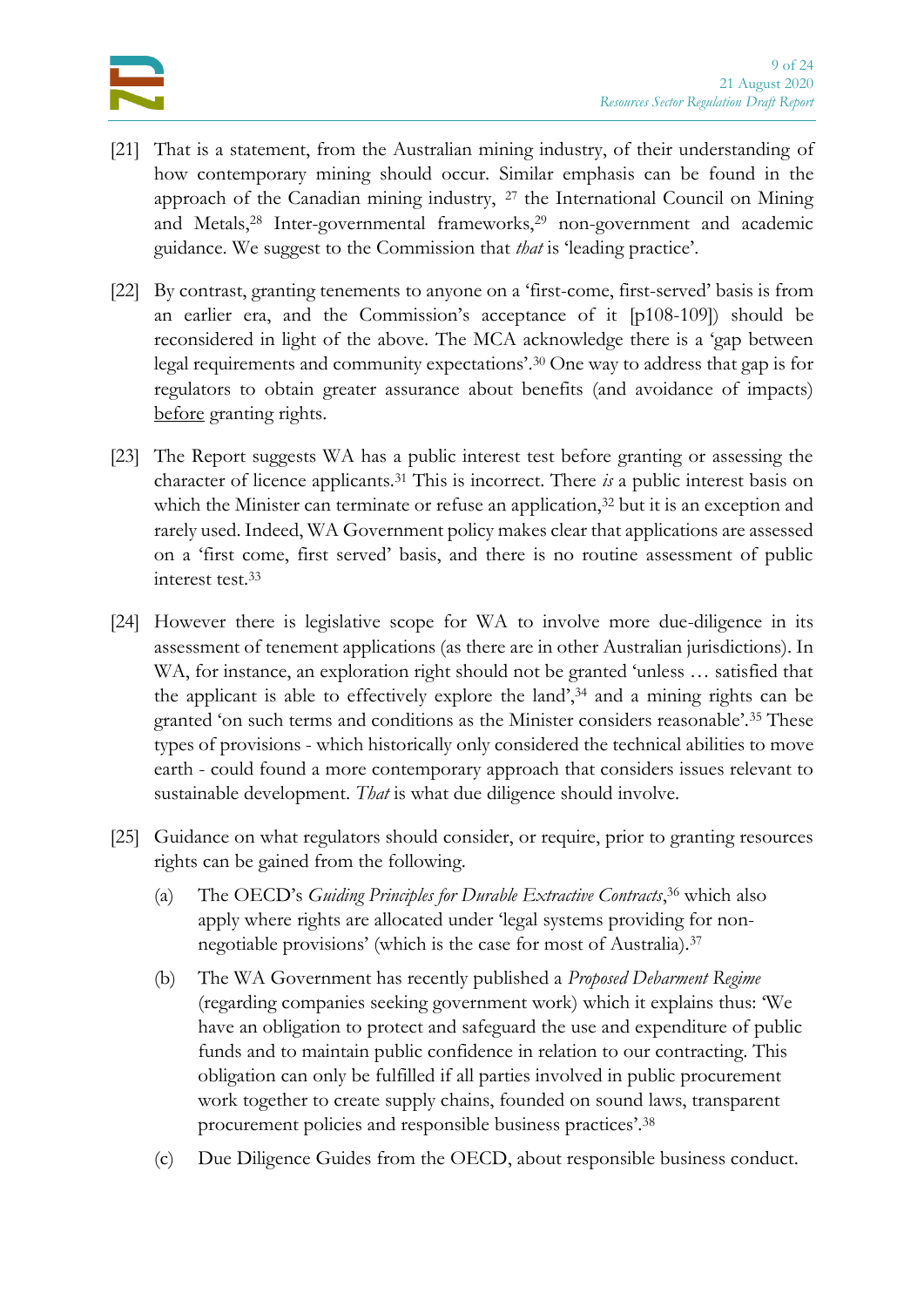

#### <span id="page-9-3"></span>**Reframe approach to communities and resources regulation**

- <span id="page-9-0"></span>[26] The Draft Report notes 'effective community engagement is crucial for obtaining community support' [p254], that 'there are many guidelines and leading-practice examples of community engagement'[p254], and that 'it is important that participants can see that their engagement has had an impact or influence on the decisions made by the company' because engagement without follow through may lead to stakeholder dissatisfaction [p255]. These observations have merit, but there is a significant omission from the Draft Report, which is the *OECD Guidelines on Multinational Enterprises* and its associated guides on due diligence, particularly the 2017 *Due Diligence Guidance for Meaningful Stakeholder Engagement in the Extractives Sector*. 39
- <span id="page-9-5"></span>[27] Many of the aspects in the 2017 *Guidance for Meaningful Stakeholder Engagement in the Extractives Sector* correlate with the 'themes' identified in the Draft Report that engagement should be meaningful, transparent, involve diverse and marginalised stakeholders, and be fit-for-purpose.<sup>40</sup> The 2017 Guidance also gives further explanation and details on many of these areas.
- <span id="page-9-4"></span><span id="page-9-1"></span>[28] These OECD standards are relevant because the Australian Government has internationally committed to 'recommend to multinational enterprises operating in or from their territories the observance of the Guidelines',<sup>41</sup> and non-compliance with the Guidelines can result in examination and conciliation by the Australian National Contact Point (or 'AusNCP' which is part of Commonwealth Treasury).<sup>42</sup> The AusNCP has previously dealt with complaints in relation to the resources sector,<sup>43</sup> and has recently made observations in cases on companies' inconsistency with relevant international standards in their interaction with stakeholders.<sup>44</sup>
- [29] In consequence, resources companies who do not comply with the *Due Diligence Guidance for Meaningful Stakeholder Engagement in the Extractives Sector* are exposed to complaints to, and mediation and public statements from, the AusNCP.<sup>45</sup> Accordingly, it would be useful for the Productivity Commission to bring these standards to the attention of regulators and companies. Equally, the Commission may wish to reconsider its Draft Finding 9.4 that 'guidance available to companies ... on how to engage with communities and other stakeholders ... cover similar themes, *and there is no one leading practice set of guidelines*'. Given the Australian Government's adherence to the *OECD Guidelines*, that might suggest these have some status as guidelines relevant to the sector and its regulation.
- <span id="page-9-2"></span>[30] The Commission places much weight, in its analysis of community engagement, on 'social license to operate'. The Draft Report equates this with 'community acceptance' and has sections about 'What effect does a social license to operate have on a business' (p244) and 'What is involved in obtaining a social licence to operate' (p245). This analysis should be re-examined in light of the observations and recommendations of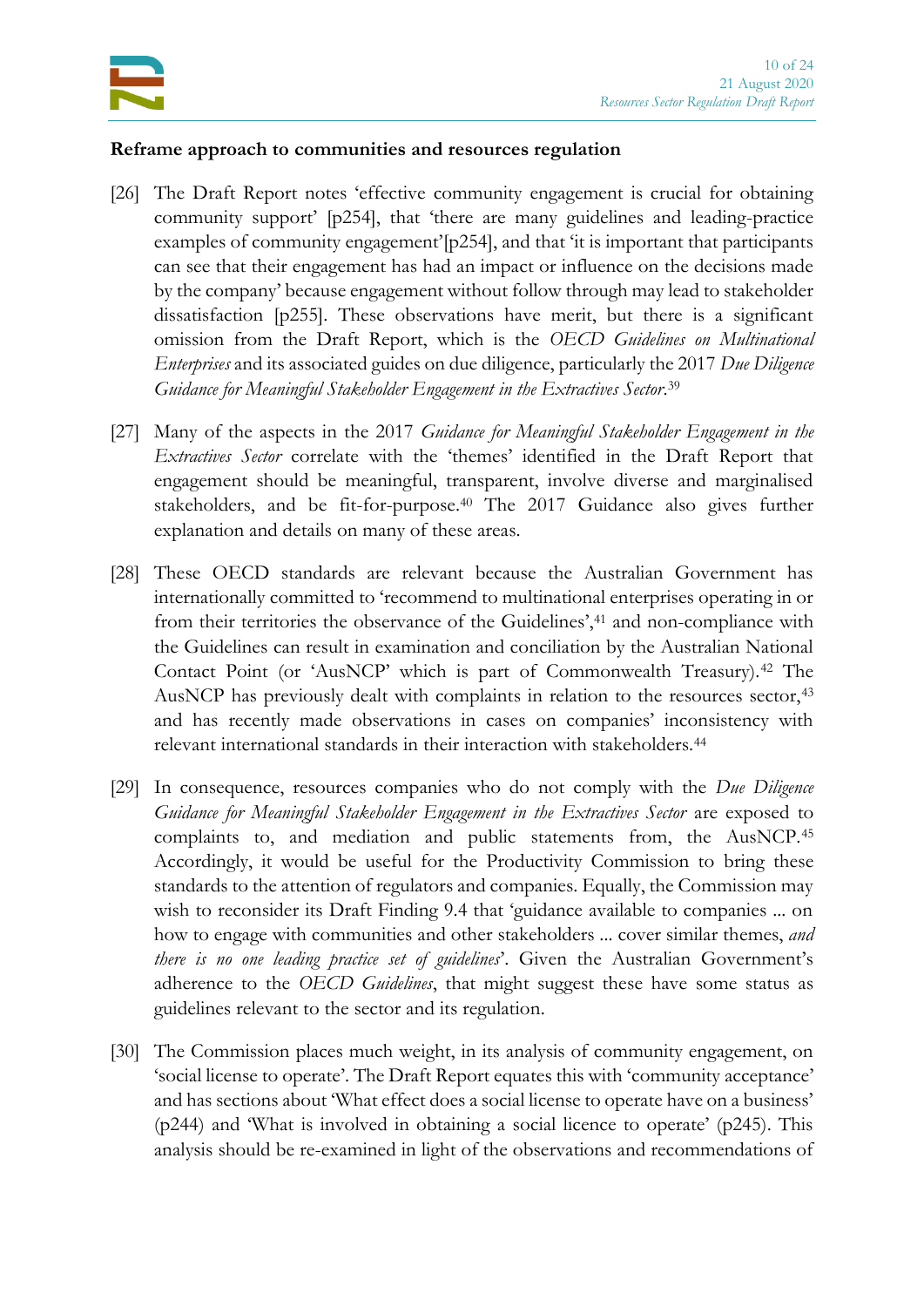the International Resources Panel observations and recommendations, which we extract below.

*The fundamental critique of <u>the SLO</u> [social licence to operate] framework is that it was developed as industry's pragmatic response to business risk. Its agenda is limited to accommodating community demands to the minimum extent necessary to avoid public opposition and social conflict, and the associated costs of reputational damage and operations delays or disruptions. It has been opportunistically used to serve the particular objectives and goals of companies, activists and governments. In essence, SLO defines the minimum of what a mining project can get away with in a particular location.*

*...*

*The adoption of the SDGs [Sustainable Development Goals, in 201546] signalled the need to move beyond the concept of the 'social license to operate', which dominated the development discourse in the extractive industry throughout the end of 1990s and mid-2000s. ...*

*The new framework is the 'Sustainable Development Licence to Operate' (SDLO). The SDLO builds on the Social Licence to Operate (SLO). It is also designed to improve the net societal benefits of mining, and is not necessarily meant to function as a licence in the compulsory or regulatory sense. However, the proposed SDLO extends the SLO concept in several important ways. It addresses a broader subject matter covering the nexus of all environmental, social and economic concerns that fall within the remit of the SDGs and related targets; it is relevant to all actors in the extractive sector across the public, private and civil society sectors; its implementation is a shared responsibility across nations and different actors along the minerals value chain; and it sets out not only minimum standards of practice but also a set of internally consistent principles, policy options and good practices for enhancing the extractive sector's contribution to achieving the SDGs.<sup>47</sup>*

<span id="page-10-0"></span>[31] The Draft Report's analysis of free prior informed consent (**FPIC**) is inaccurate. The Commission states 'a lack of consent usually does not prohibit development from proceeding… [but] places the onus on governments and proponents to explain why they have chosen to proceed despite these groups objections' (p281) and 'Some companies may also go beyond the requirements of FPIC and withdraw development proposals if an Indigenous community withholds its consent. The Commission did not encounter examples of this' (p282). The Commission should familiarise itself with the approach of the OECD, ICMM, the World Bank, and the example of the Jabiluka uranium mine and the Mirrar People (whose decisions were respected by Rio Tinto and Energy Resources of Australia48).

> *If through its due diligence processes an enterprise concludes that consent is required to proceed with an activity, and the agreed process has not arrived at consent, activities should not proceed unless FPIC is subsequently forthcoming.* [OECD49]

> *The client will consider feasible alternative project designs to avoid the relocation of Indigenous Peoples from communally held lands and natural resources subject to traditional*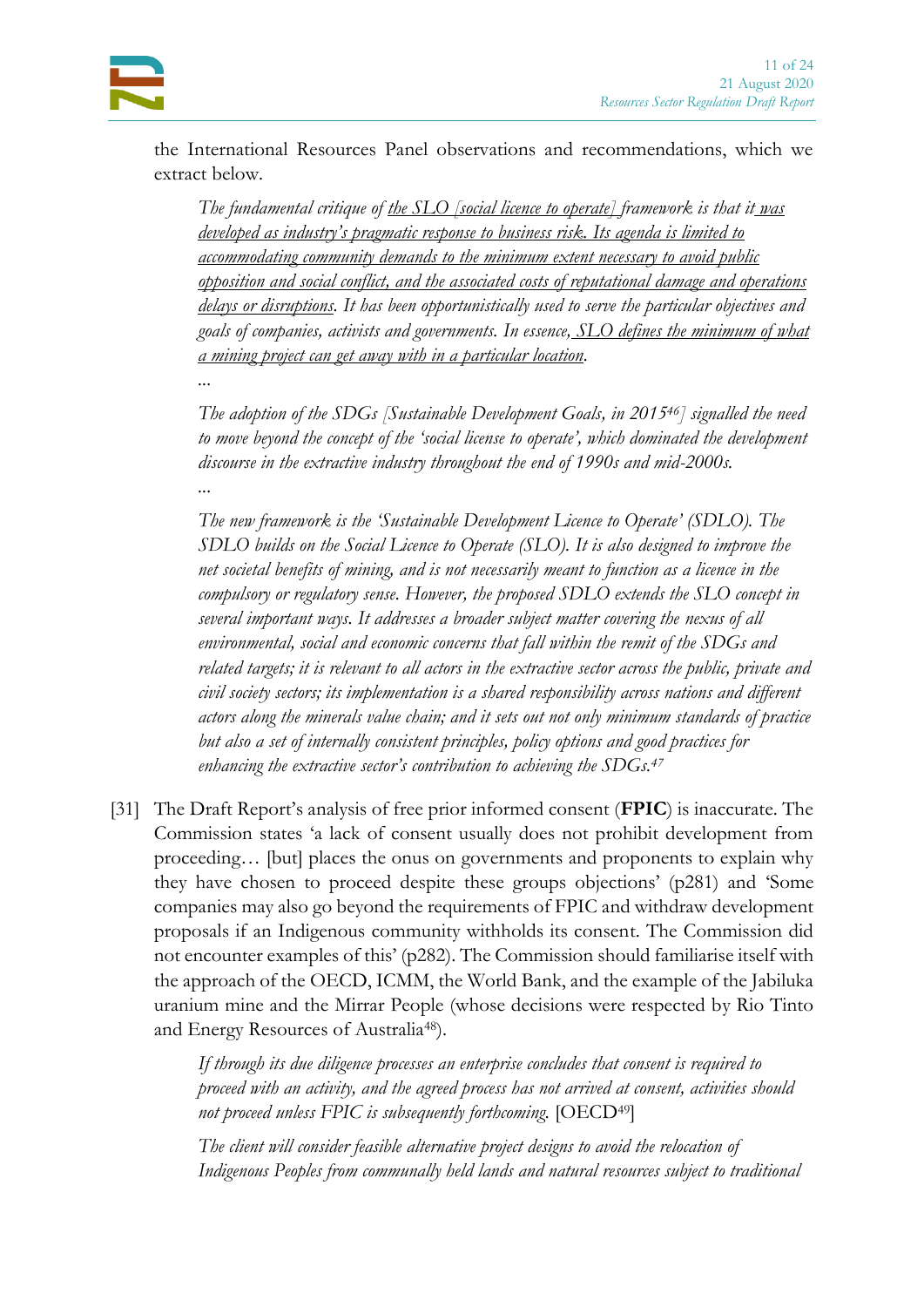*ownership or under customary use. If such relocation is unavoidable the client will not proceed with the project unless FPIC has been obtained as described above. [which was...] The client will document: (i) the mutually accepted process between the client and Affected Communities of Indigenous Peoples, and (ii) evidence of agreement between the parties as the outcome of the negotiations.* [IFC/World Bank50]

*Where ... consent is not forthcoming despite the best efforts of all parties, in balancing the rights and interests of Indigenous Peoples with the wider population, government might determine that a project should proceed and specify the conditions that should apply. In such circumstances, ICMM members will determine whether they ought to remain involved with a project.* [ICMM51]

<span id="page-11-0"></span>[32] There is a diagram in Draft Report, illustrating the Commission's understanding of community engagement, which may need clarification. The diagram on p95 *appears* to suggest an absence of public engagement after regulatory approvals have been obtained (namely: no role for public consultation throughout the operations and at the end of project. That would be contrary to considerable industry and international guidance which reinforces the importance of engagement *throughout* a project.



- [33] We specifically commend and support Commission's analysis on independent bodies and information,<sup>52</sup> and urge this to be maintained in the final report.
- [34] We also commend the Commission's observations on misuse of the expedited procedure by the Western Australian Government (by submitting *all* applications for exploration licences to the expedited procedure regardless of the potential impact on native title).
- [35] The Commission notes that 'Good guidance helps resources companies to navigate native title', and notes the Australian Government's *Working with Indigenous Communities*. Another guidance of relevance is the OECD's *Due Diligence Guidance for*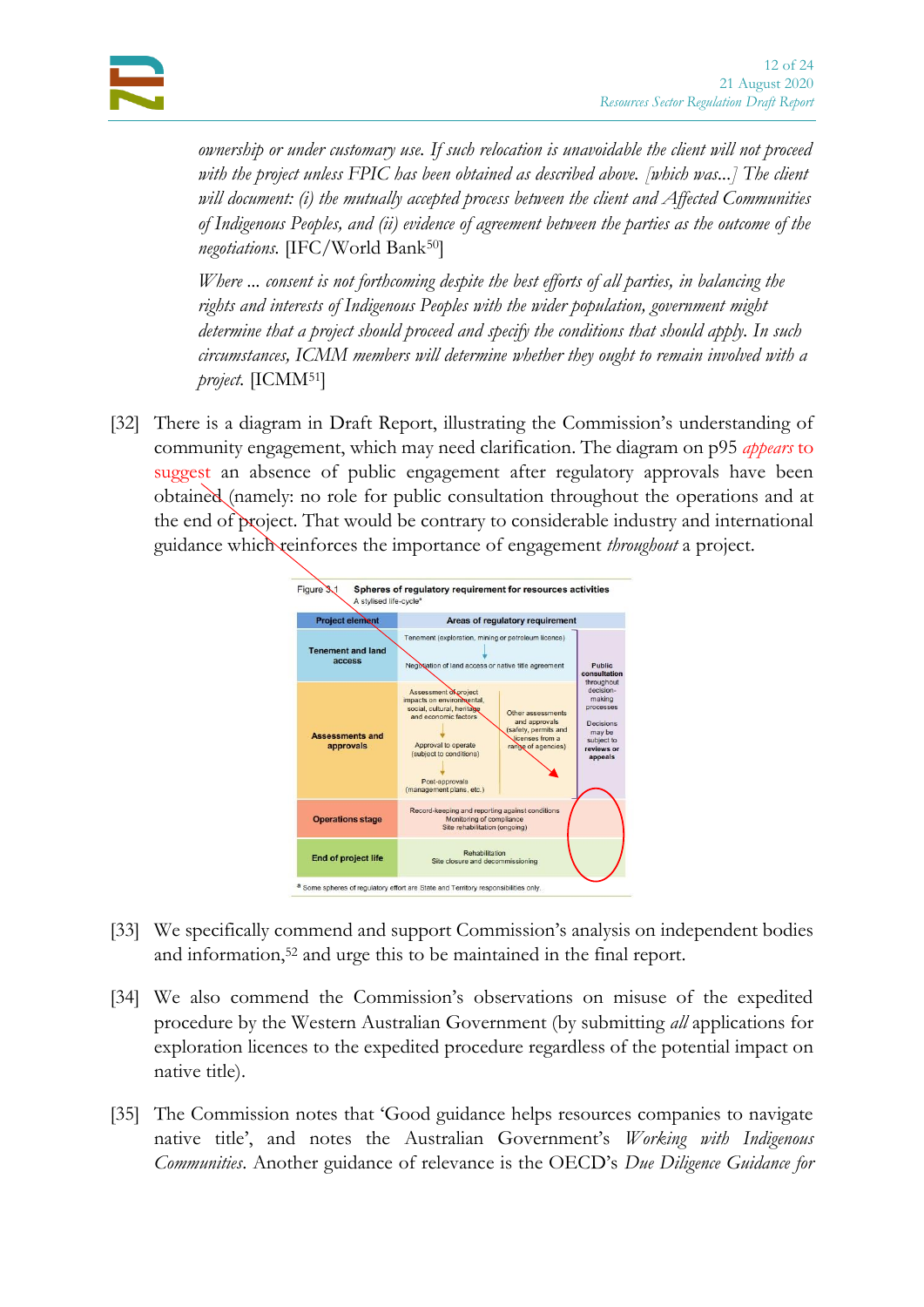

*Meaningful Stakeholder Engagement in the Extractives Sector*, <sup>53</sup> and its Annex B which is specifically on 'Engaging with indigenous peoples'.

#### <span id="page-12-2"></span>**Some land should not have resources development**

- <span id="page-12-0"></span>[36] The Commission's report should clearly address t that areas of high conservation or other social values should not be developed, given it is well-accepted internationally *and in the resources sector*.. So, the discussion of 'Where can resources development take place' [p108-109] is not just a question of process in determining *whether* to grant. It is also saying there *should be no grant* in some places.
- [37] The way this can feature is not explicitly accommodated in the Draft Report schema that, where there is contested use, the decision should be made by a Minister.<sup>54</sup> There is greater protection. One example of this is through statutory or constitutional protection, such as the case with A Class reserves in WA (ie. mineral right cannot be granted without parliamentary involvement and approval).
- [38] The Draft Report has some ambiguity when it references conservation protection, and its practice in WA, by noting the wrong regulatory form for this.

*Crown land is subject to unique rules for resources activity — in particular, some areas of Crown land are set aside for conservation, and therefore are closed to resources development. However, each State and Territory also has provisions to allow exploration or extraction on this land, sometimes subject to different rules. For example, in Western Australia, previously exempted land does not follow a 'first come, first served' allocation process, but a competitive tender process.* [p132]

<span id="page-12-1"></span>[39] The usual procedure, in WA's mining regime, regarding conservation areas is that national parks and similar reserves are not 'exempted land' (at the control of the Mining Minister55) but rather these are protected through a prohibition on any mining lease without approval by both houses of parliament.<sup>56</sup> This is a significant distinction, which is overlooked in the Productivity Commission's schema on how to deal with contentious issues and seeing these best decided by an elected parliamentarian rather than an unelected official [p178-179]. The WA process here – not unusual in mining law – shows a third option for decision-making which the Draft Report ignored: that of decisions *above* the Minister (eg. with parliamentary or constitutional protection).

#### <span id="page-12-3"></span>**Reconsider, or at least rationalise, the 'market' case in places**

- [40] In some places, the Commission's analysis refers to market forces, in face of evidence to the contrary.
- [41] The Report says 'in the absence of intervention, resources companies are likely to choose the method and rate of resource extraction that maximises overall recovery from the resource (while complying with other regulation)' [p114]. The citation given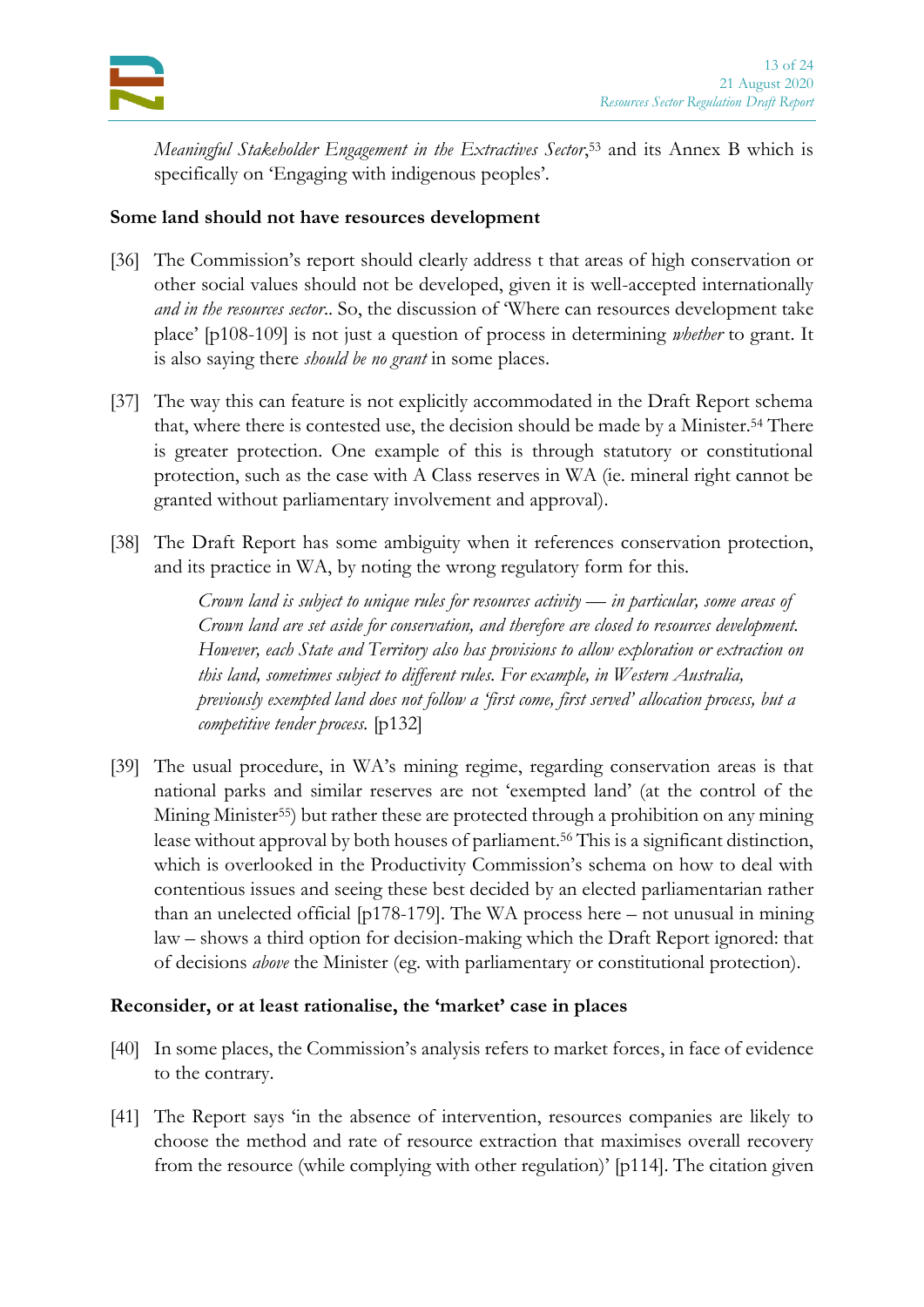in support of that was the Commission's earlier analysis specifically on petroleum, not resources in general. There are several materials inconsistent with the Commission's view here.

- (a) Professor Chandler's detailed examination of Norwegian, British and Australia petroleum resource management suggests otherwise. Chandler explains corporate focus is on 'economic or commercial' recovery, and how that can vary according to the operator,<sup>57</sup> rather than 'maximis[ing] overall recovery from the resource' for the state.
- (b) The practice of 'high-grading' involves a miner extracting the better quality ore for short-term financial benefit, rather than planning to extract all economically recoverable assets over a longer resource life. There is media and academic reporting and analysis of this,<sup>58</sup> which the Commission may wish to consider.
- <span id="page-13-1"></span>(c) The WA Auditor General has noted instances where regulator's limited controls results in corporate adjustments affecting the predicted revenues and cash-flow for the state.<sup>59</sup>
- [42] The report is replete with references to risk faced by resources companies. That is, of course, quite appropriate for the Commission to consider. However it is important to also bear in mind government risks arising from *insufficient* regulatory control. WA's Auditor General summarised this well in a 2004 report.

*As well as providing significant opportunities, mining can be a high risk activity for both the private sector and the State. The State faces a wide range of risks including: economic development risk, environmental risk, revenue risk, resource risk, regulatory risk and political risk.<sup>60</sup>*

## <span id="page-13-0"></span>**Environmental assessment and economic/social impacts**

- [43] The Draft Report summarises 'the environmental approval process…involves weighing the environmental, economic and social impacts of projects against each other to determine whether projects can proceed and if so under what conditions' [p150]. That weighing is important, and it may occur through the environmental approval process in other jurisdictions, but that is not the case in WA. The relevant aspects of the WA mining title processing are summarised below, identifying its shortcomings regarding social impacts. The Commission may wish to consider this in its Final Report.
- [44] In WA, the environmental impact assessment process is coordinated by the Environmental Protection Agency (or **EPA**).
	- (a) The EPA's assessment and report can only address environmental factors, and *not* social or economic aspects of the proposal.<sup>61</sup>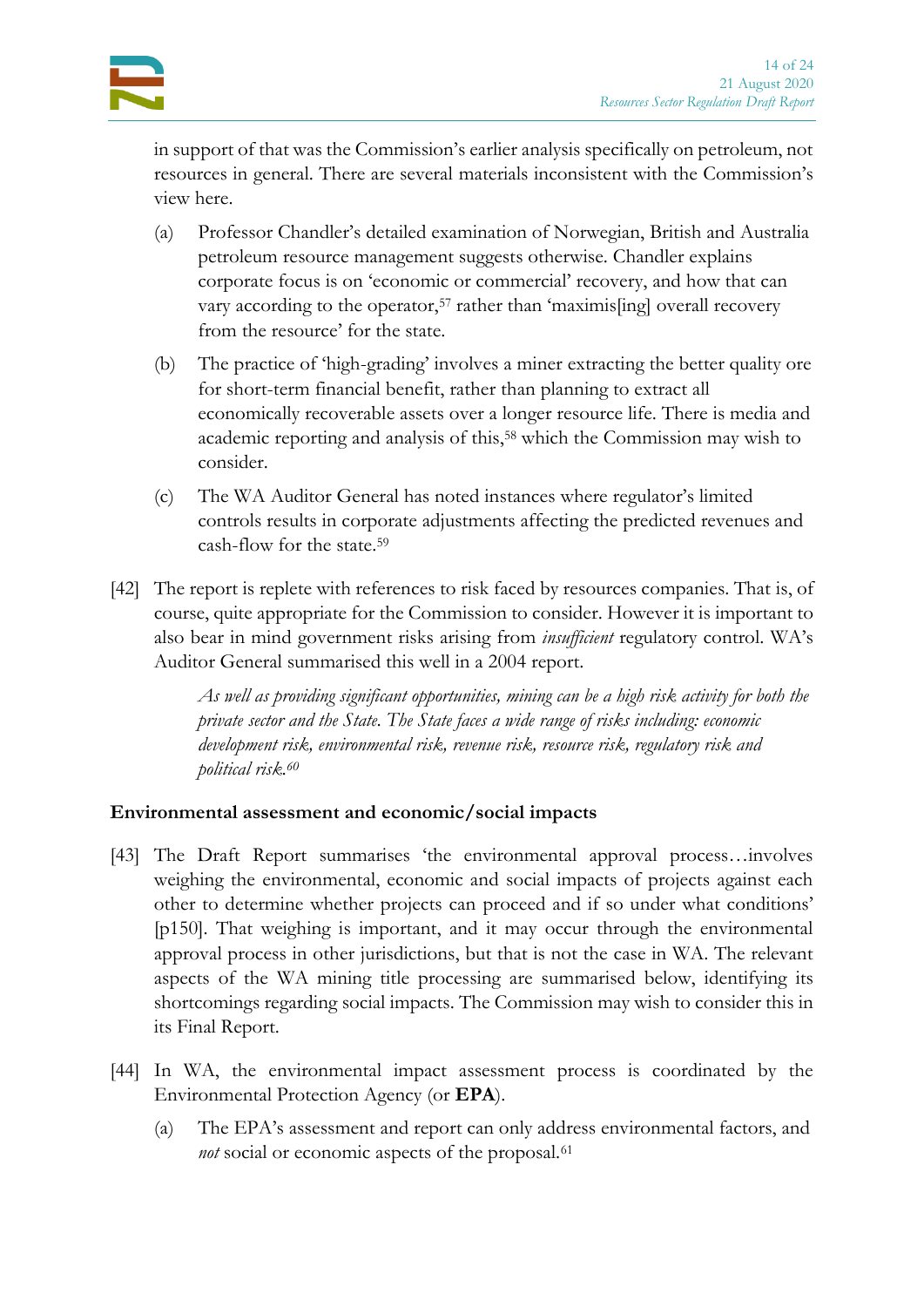

- (b) An EPA report on a proposal goes to the Minister to make the decision, and there is also the appeals process. The 'decisionmaker' is not so limited as the EPA, and can consider economic and social matters in making their decision.<sup>62</sup> Who that decisionmaker is depends, on whether there is agreement between various Ministers or not (ie. whether it goes to Cabinet, or remains with the Minister for Environment).
- (c) So a proponent's proposal may well address social and economic issues, but the EPA cannot consider those nor base its report on them. A recent decision of the Mining Warden also refused to consider these aspects as part of a 'public interest' examination of whether a mineral title should be granted. These were matters the Warden considered 'best left to the Minister for Mines'.<sup>63</sup>
- (d) In the case of a proposed grant (and objections to) a mineral tenement, then, this leaves an unstructured and chaotic process around non-environmental factors and how these are determined by Government. That is through lobbying and advocacy of the Minister.
- [45] There is an interesting juxtaposition of two statements in the report, which reveal some ambiguities in relation to how Australia's regulation of resource impacts has fared.

*On the whole, Australia's resources regulation delivers relatively good environmental outcomes. The 2016 State of the Environment Report noted that Australia's resources regulation was effective, and the 2018 Environmental Performance Index produced by Yale and Columbia Universities ranked Australia's environmental performance at 21st out of 180 countries... DRAFT FINDING 7.1: Environmental report cards indicate that Australia's resources regulation has been effective in delivering relatively good environmental outcomes...* [p190]

*Little rehabilitation and decommissioning has taken place. ...[S]everal recent reviews and studies have noted that little rehabilitation has occurred in Australia. ... Unger et al. (2012) estimated that there could be more than 50 000 abandoned mine sites in Australia.* [p208- 209]

#### <span id="page-14-0"></span>**Importance of 'ecologically sustainable'**

[46] As noted in the earlier submission by Resources Law Network, the Commission's own summary of its role is 'to help governments make better policies in the long term interest of the Australian community',<sup>64</sup> and 'provid<sup>[e]</sup> independent research and advice to Government on economic, social and environmental issues affecting the welfare of Australians'.<sup>65</sup> For Australia's contemporary resource regulation to best contribute to the long-term interest of the Australian community, there must be close examination of the developments and guidance globally rather than simply continuing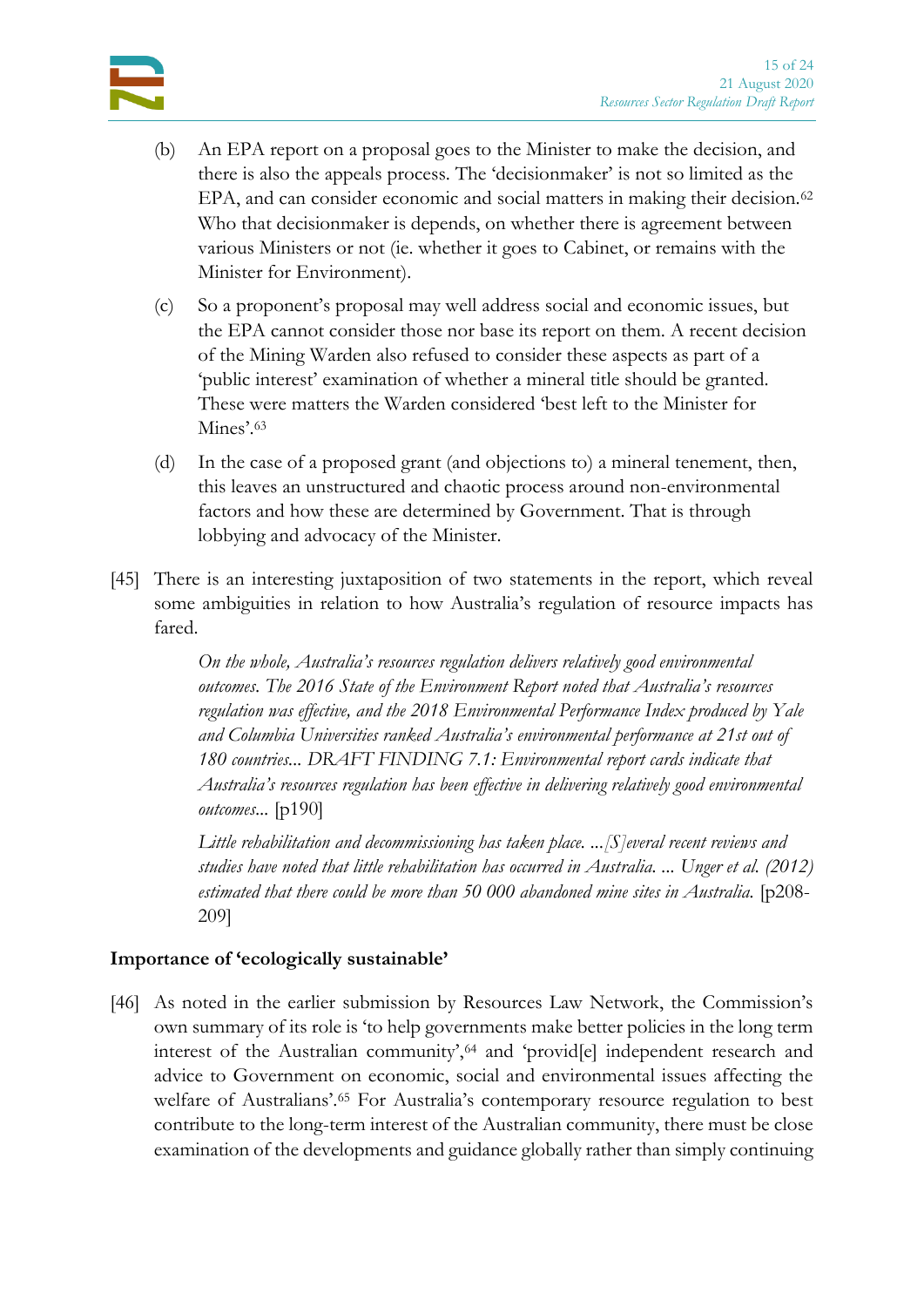…

Australian regulatory forms and practices which originated in a different time and context.

- <span id="page-15-0"></span>[47] Our earlier submission identified relevant international materials (in addition to those noted above) and also that there are various matters which the Commission *must* consider, specified in the Commissions' Policy Guidelines in its governing statute.
	- (1) In the performance of its functions, the Commission must have regard to the need:
		- (b) to reduce regulation of industry (including regulation by the States, Territories and local government) where this is consistent with the social and economic goals of the Commonwealth Government;
		- (i) to ensure that industry develops in a way that is ecologically sustainable; and
		- (j) for Australia to meet its international obligations and commitments. $66$
- [48] The last of these Guidelines Australia's international obligations and commitments – raises five areas relevant to the resources sector and its regulation in Australia.
	- (a) *International investment and trade*, which is an issue the Commission has previously examined.<sup>67</sup>
	- (b) *Human rights about land use and impacts*, about which there is a useful 2015 collation of the relevant standards and jurisprudence prepared by the UN's Office of the High Commission for Human Rights.<sup>68</sup>
	- (c) *Encouraging responsible business conduct*, which includes the Australian Government undertaking to recommend that multinational enterprises operating in or from Australia observe the standards in the *OECD Guidelines for Multinational Enterprises*. <sup>69</sup> Particularly relevant here, therefore, is the OECD's further detail on what that involves in the extractives-sector engagement,<sup>70</sup> which should inform the Commission's analysis of regulation in this regard.
	- (d) *Sustainable development*, with many key aspects of this reflected in the principles of ecologically sustainable development, which are addressed in [\[50\]](#page-16-1)[-\[52\]](#page-16-0) below.
	- (e) *Climate change*, most recently involving the Australian Government's National Determined Contribution (to reduce emissions by at least 26% below 2005 by 2030) and other obligations under the *Paris Agreement* and earlier *UN Framework Convention on Climate Change*.
- [49] The Commission's statutory Policy Guidelines also require it to have regard to the need for industry to 'develop... in a way that is ecologically sustainable'. The Commission confirmed how integral this is, in its most recent annual report: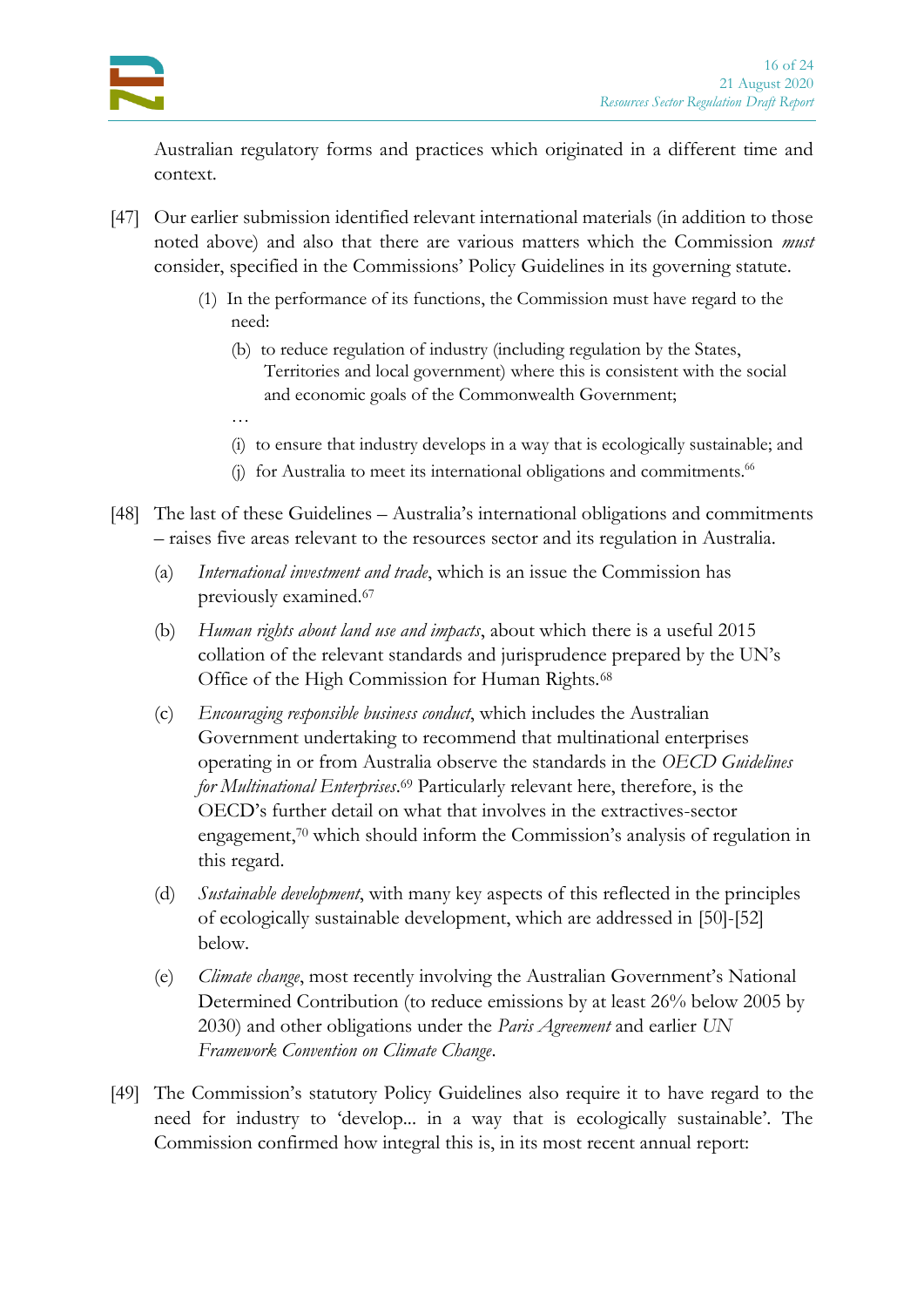'Reflecting its statutory guidelines, *ESD [ecologically sustainable development] principles are integral to the Commission's analytical frameworks*, their weighting depending on the particular inquiry or research topic. The Commission's five year assessment of the Murray Darling Basin Plan is a recent example of work undertaken requiring integration of complex economic, social and environmental considerations.'<sup>71</sup>

That integration is just as relevant to the Commission's examination of the resources sector, given the generational implications of resources regulation. That is: regulatory decisions and approvals regarding a resources development can frequently involve benefits and impacts enduring across many decades.

- <span id="page-16-1"></span>[50] The Commission makes no reference, in the Draft Report, to 'ecologically sustainable'. The phrase is not defined in the Commission's statute, and the Commission's latest annual report does not explain what are the 'ecologically sustainable development principles' integral to the analytical frameworks which its Policy Guidelines require. The Commonwealth's *National Strategy for Ecologically Sustainable Development* (as endorsed by the Council of Australian Governments) defines ecologically sustainable development as 'using, conserving and enhancing the community's resources so that ecological processes, on which life depends, are maintained, and the total quality of life, now and in the future, can be increased'.<sup>72</sup> This reinforces the centrality of the concept to the Commission's examination of the resources sector: a sector which is quintessentially concerned with the 'using, conserving and enhancing the community's resources'.
- [51] The phrase 'ecologically sustainable' features in various Commonwealth statutes, with the most relevant guidance here perhaps from its general definition in the *Environmental Protection and Biodiversity Act 1992*.
	- '*The following principles are principles of ecologically sustainable development:*
	- *(a) decision-making processes should effectively integrate both long-term and short-term economic, environmental, social and equitable considerations;*
	- *(b) if there are threats of serious or irreversible environmental damage, lack of full scientific certainty should not be used as a reason for postponing measures to prevent environmental degradation;*
	- *(c) the principle of inter-generational equity - that the present generation should ensure that the health, diversity and productivity of the environment is maintained or enhanced for the benefit of future generations;*
	- *(d) the conservation of biological diversity and ecological integrity should be a fundamental consideration in decision-making;*
	- *(e) improved valuation, pricing and incentive mechanisms should be promoted'*. 73
- <span id="page-16-0"></span>[52] These five principles are presumably, therefore, integral to the Commission's analytical framework for this resources sector inquiry and will be considered and addressed in its *final* recommendations and report.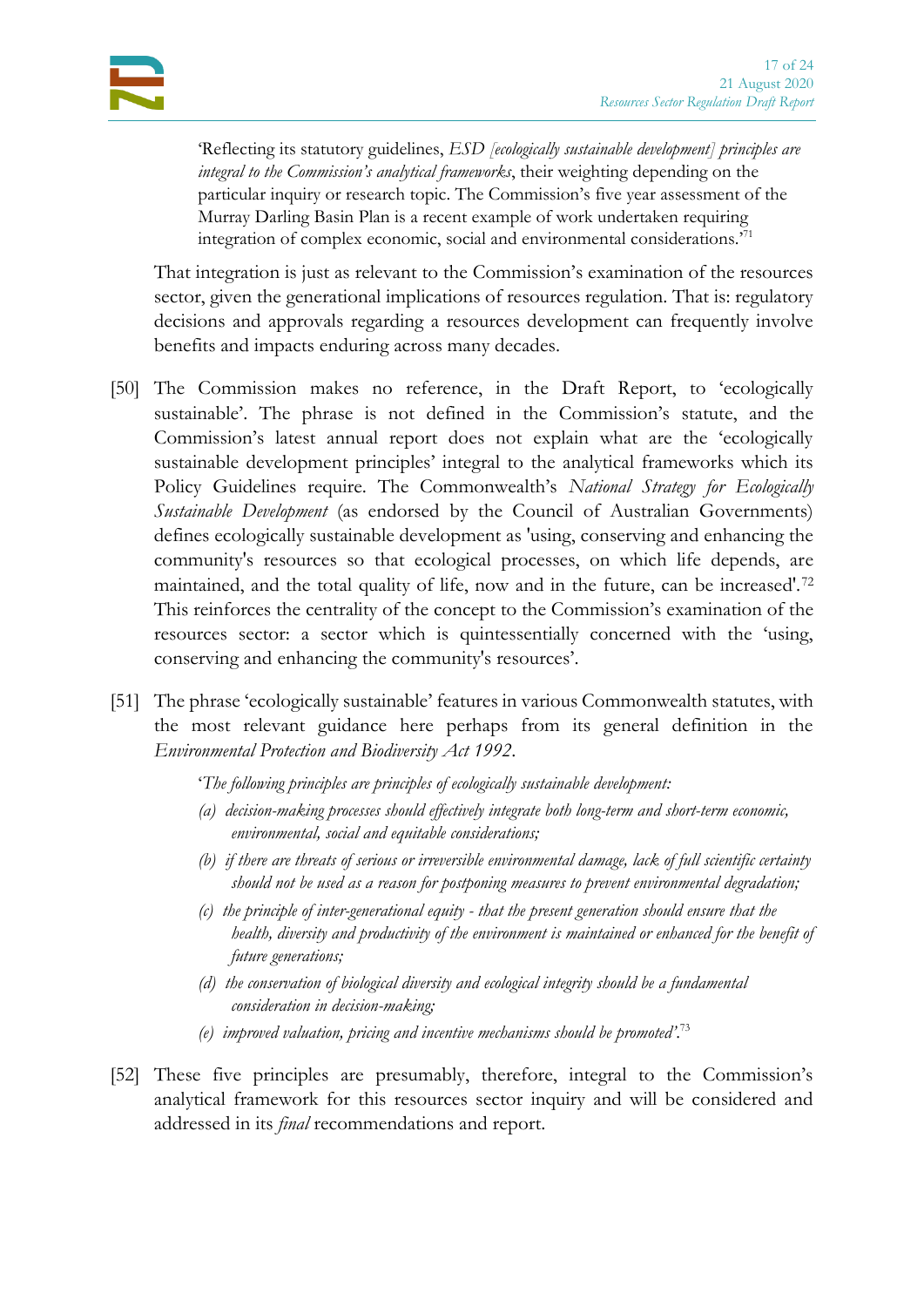

### <span id="page-17-2"></span>**Areas of support**

- <span id="page-17-0"></span>[53] The above pages identify aspects of the Draft Report we consider merit closer attention from the Commission, in developing its final report. However there is also much in the Draft Report which we consider useful and important analysis and courage the Commission to replicate in its final report.
	- (a) Some statements capture the complexities well, and thus could usefully appear in the final report.

*The environment, sites of cultural and heritage significance, project workers, landowners and surrounding communities can suffer detrimental impacts. For this reason, resource activities are strictly regulated to ensure net benefits flow to the Australian community as a whole.* [p61]

*[M]ineral and energy resources are owned by the Australian people through their governments (the Crown). The Australian, State and Territory governments have a responsibility to ensure that those resources are used in a manner that best promotes the community's wellbeing.* [p102]

*[R]egulatory coordination has improved over the past decade* [p181]

- (b) We also commend the Commission's findings that 'There needs to be transparency in the nature of the government's relationship with regulators to ensure that elected officials are not able to unduly affect regulated outcomes in ways that are not immediately obvious.' (p312), and suggest given its importance that it should also be reflected in a recommendation.
- (c) The Commission's attention to regulator funding is important. However effective resource regulation needs to move beyond urging governments *to consider whether* resourcing is sufficient (p317), and actually *ensure* resourcing is sufficient. We suggest the latter would be a more appropriate recommendation for the Commission's final report.
- [54] The Draft Report includes a section about 'lawfare', in which the Commission reaffirms its position that legal standing (to be involved in court proceedings) should be afforded to those parties who have taken a substantial interest in the assessments process [p180]. The Draft Report noted that third party appeal rights have not opened the floodgates; and the Commission may wish to also note the courts can and do control proceedings before them by dismissing claims/objections without merit<sup>74</sup> and also awarding costs (including indemnity costs and costs against lawyers) against objectors.<sup>75</sup> These aspects may assist the Commission's final report. Additionally, the Commission may also wish to consider that use of court proceedings to achieve nonlegal aims is not something which occurs solely against resources companies, and there is use of SLAPP lawsuits ('Strategic Law Suits Against Public Participation') by companies aimed at quelling objections.<sup>76</sup>
- <span id="page-17-1"></span>[55] We endorse the comments by the EDO on the Draft Report, that: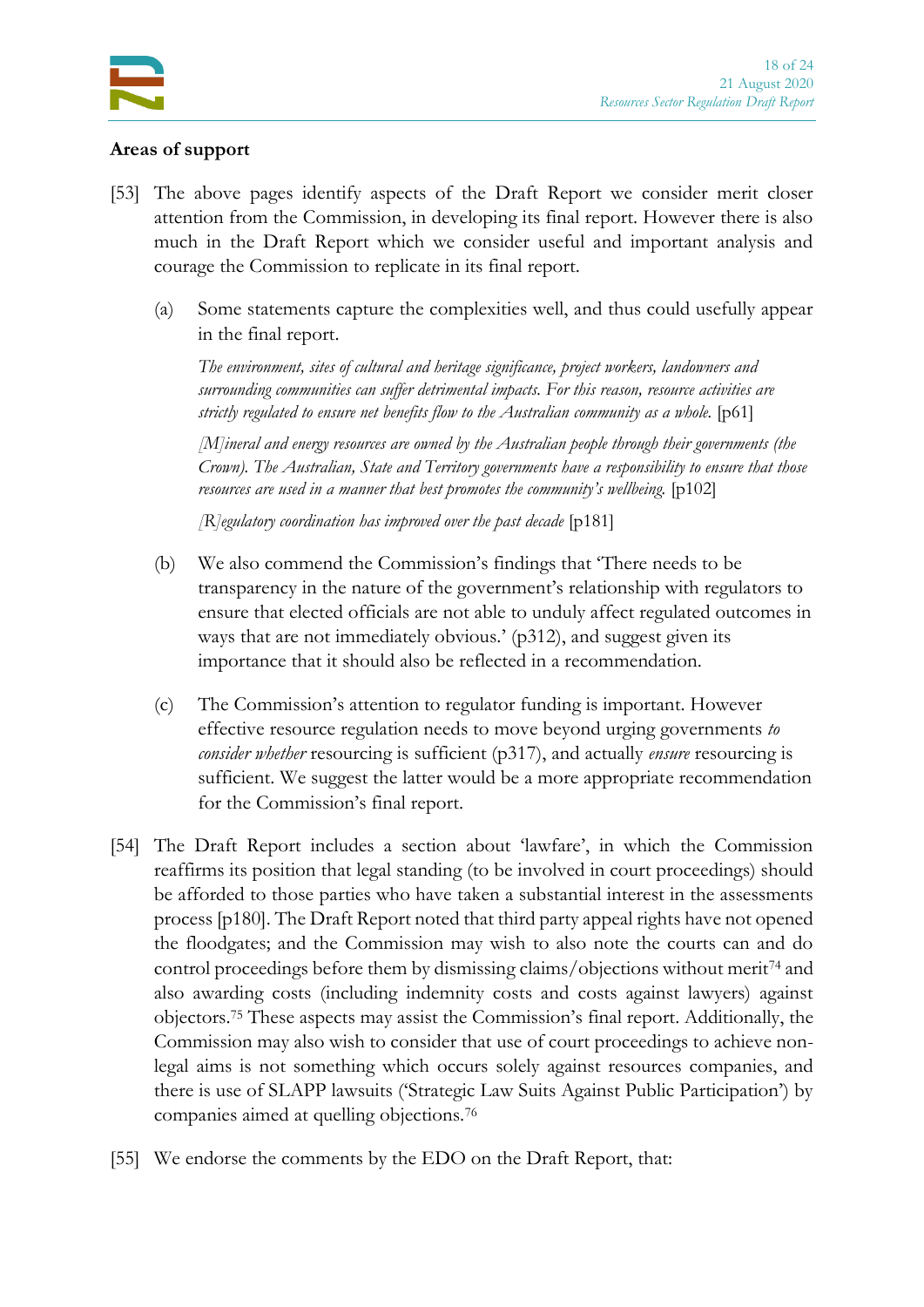*'[A]gree and support the Commission's draft recommendations in relation to ensuring that regulators are adequately funded and resourced, providing better public access to data, undertaking appropriate due diligence of the compliance record of potential resource operators and providing publicly accessible information about environmental offsets. We also share the Commission's concerns about jurisdictions (including the Commonwealth's regulation of the offshore petroleum industry) that lack an adequate system of rehabilitation bonds or financial assurance to ensure that the costs of rehabilitating end-of-life resources sites is not transferred to the tax-payer.'*

# <span id="page-18-0"></span>**Conclusions**

[56] Our submissions are summarised in paragraph [1] above. We reiterate the point in our earlier submission that regulation of the resources sector is complex, and that 'recommendations are easily made at the international or academic level because those authors do not have to actually implement that regulatory regime, nor manage competing interests. Nevertheless, international guidance and standards do provide a useful measure and ideas for improvements in domestic mining regulation'.<sup>77</sup> The Commission is ideally placed – with its expertise– to provide important, independent research and advice to government on economic, social and environmental issues affecting the welfare of Australians. We look forward to seeing the Commission's Final Report.

## *About Resources Law Network*

- [57] Resources Law Network is network of practising lawyers, barristers and academics<sup>78</sup> who recognise that the development and use of resources (minerals, petroleum, renewables) is a vitally important activity for any society. The Network members also believe that good regulation maximises the benefits and minimises the negative impacts of resource extraction, and recognise the rule of law in achieving that balance. This submission has been written by, and is the sole responsibility of, John Southalan and Joe Fardin whose experience and contact details are summarised below.
	- (a) John Southalan is an adjunct academic who writes and teaches on various aspects of resources regulation, and is also a barrister in resources law disputes.
	- (b) Joe Fardin was Associate Director at the Centre for Mining, Energy and Natural Resources Law at the University of Western Australia, and consults internationally on sectoral reform in mining regulation.
- [58] For transparency, we intend to make this submission available on the website of the Resources Law Network. If you have any concerns regarding that, please let us know by 15 September 2020.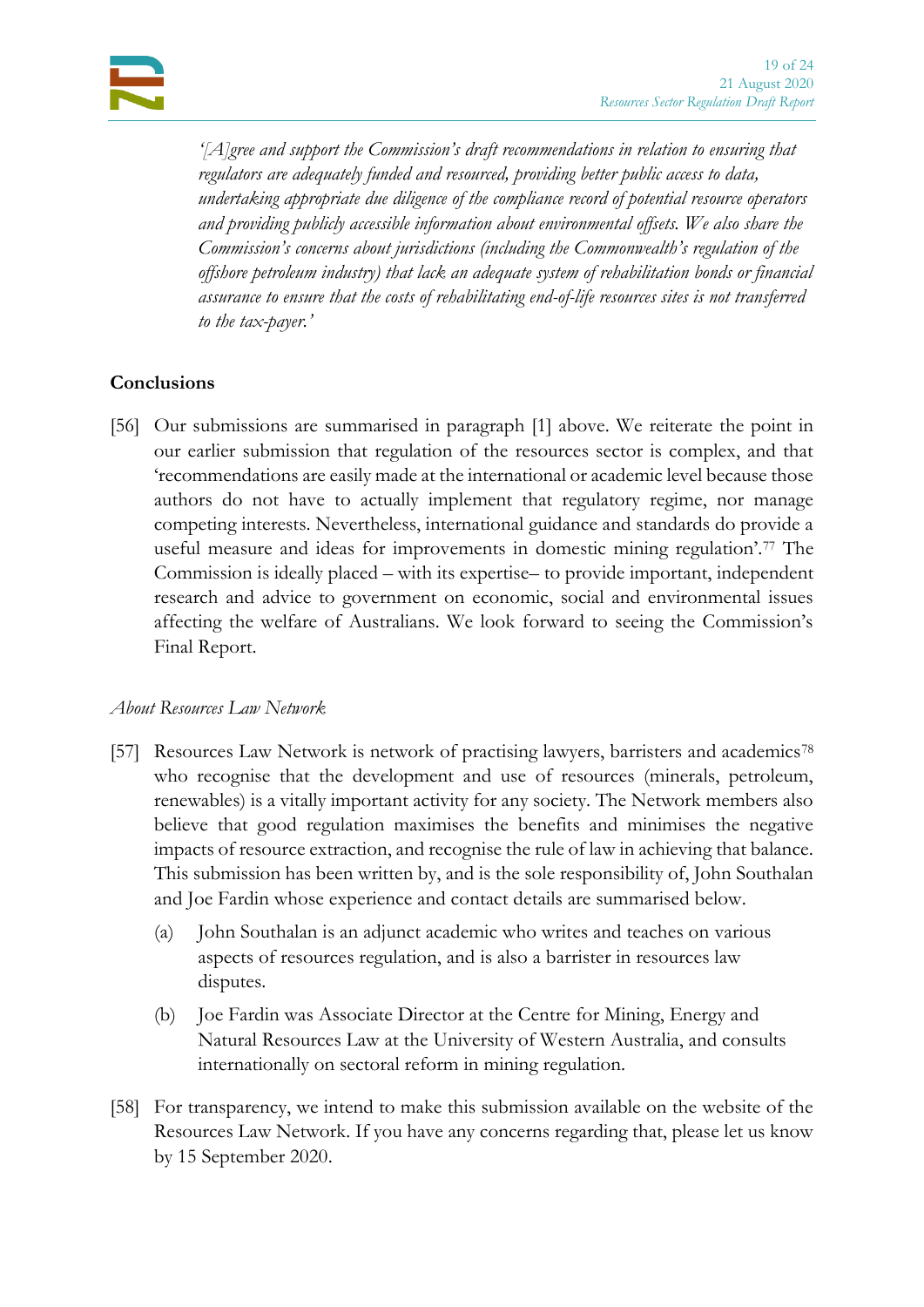

[59] We would be happy to expand on any issues covered in this letter. If you have any questions regarding this submission, please contact John Southalan in the first instance.

Yours faithfully

**JL Southalan Joe Fardin**

LLB, MBA (Mineral Resource Management), NMAS BA, LLB, GDLP, Dip Gov, LLM Barrister (WA Bar Association) Consultant Adjunct Academic (Dundee, UWA, Murdoch, Curtin) Honorary Research Fellow (UWA) PO Box 3248, East Perth WA 6892

*Endnotes*

<sup>1</sup> Productivity Commission, *Resources Sector Regulation Draft Report*, March 2020 (**Draft Report**).

<sup>2</sup> CME, *National Factsheet* (Chamber of Minerals & Energy Western Australia, 2019)

<sup>&</sup>lt;sup>3</sup> 'Many nations with large extractives sectors have a government policy about resource management and development. Western Australia has been an anomaly as it has not had a general mining policy ([the mines departments] have policies on specific areas, eg., Abandoned Mines; Enforcement, Programme of Work [for] Prospecting Policy; [environmental performance] Bonds. As WA governments change, there have also been changing policies in relation to fracking, mining in national parks, and uranium mining) and, unlike other jurisdictions, WA's Mining Act does not specify its objectives.': John Southalan, 'WA and National Policy Guidance on Extractives Regulation' (2019) 38(1) *Australian Resources & Energy LJ* 73, 75.

<sup>4</sup> eg.

<sup>•</sup> 'The primary object of the Mining Act is to encourage and promote the prospecting and exploration for, and mining of, mineral deposits in the State': *Re Minister for Resources; ex p Cazaly Iron* [2007] WASCA 175, [70], Buss JA (Wheeler & Pullin JJA agreeing).

<sup>•</sup> 'the object of the Mining Act is to encourage and to promote prospecting and exploration for, the mining of, mineral deposits in the State': *Pangolin Resources -v- Minister for Mines and Petroleum* [2012] WASC 343, [10].

<sup>• &#</sup>x27;An underlying principle of the *Mining Act 1978* is to provide for ground turnover ...so that ground is explored and either converted to mining lease or surrendered': *ex p Devant P/L -v- Mines Minster* (unreported decision of the WA Full Court, 18 December 1996, BC9606232) per Steytler J (agreed by Kennedy & Pidgeon JJ).

<sup>5</sup> eg. 'What then is the "subject matter and scope and purpose" of the *Mining Act 1978* (WA)? The subject matter and scope and purpose of an Act of Parliament can be identified at various levels of generality. Thus, at an unhelpfully general level, this legislation, as its long title suggests, is legislation "relating to mining". ... The legislation also has the purpose of defining circumstances in which mining tenements and applications for tenements may be processed, granted, terminated or forfeited. Rowland J in *Nova Resources* (1995) said that **the "primary" object and aim of the legislation is "to ensure as far as practicable that land which has either known potential for mining or is worthy of exploration will be made available for mining or exploration**". It is true that this is one of the primary objects of the Act. **However**, the adjective "primary" used by Rowland J acknowledges that **there are other objects and aims. Another object reflected in the Act is, in one sense, contrary to the primary object.** This object is found in provisions in the Act which excuse tenement holders in certain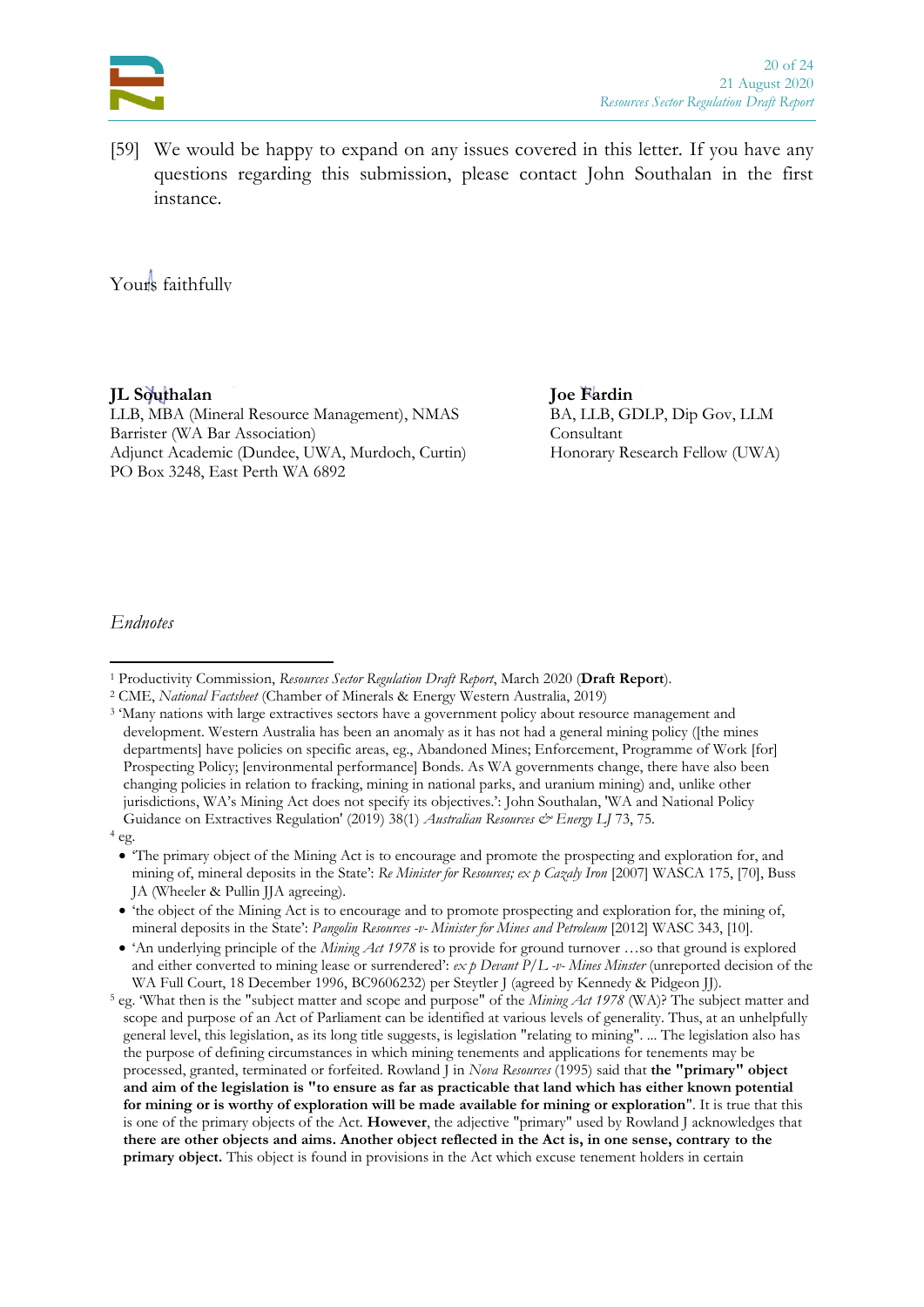

circumstances from making land with known potential for mining, or which is worthy of exploration, available for mining or exploration. Some of these provisions have been in the Mining Act 1975 or its predecessor for a long time, and other provisions have been added more recently, perhaps to reflect the fact that the mining industry in Western Australia has increasingly matured and now involves the investment of billions of dollars.': *Re Minister for Resources; ex p Cazaly Iron* [2007] WASCA 175, [20]-[21] per Pullin JA.

- <sup>6</sup> *Siberia Mining -v- Warden O'Sullivan* [2020] WASC 214, [7] (emphasis added)
- <sup>7</sup> OECD, *Collaborative Strategies for In-Country Shared Value Creation* (Secretary-General of the OECD, 2016, Organisation for Economic Co-operation & Development)
- <sup>8</sup> OECD, *Guiding Principles for Durable Extractive Contracts* (Governing Board of the OECD Development Centre, 2020, Organisation for Economic Co-operation & Development)
- <sup>9</sup> IGF, *Mining and Sustainable Development: managing one to advance the other* (Intergovernmental Forum on Mining Minerals Metals and Sustainable Development, 2013, Intergovernmental Forum Secretariat (Foreign Affairs, Trade and Development Canada)).
- <sup>10</sup> NRGI, *Natural Resource Charter* (Natural Resource Governance Institute, 2014, Natural Resource Governance Institute) which can be further applied with the framework assessment tool: NRGI, *Natural Resource Charter Benchmarking Framework* (David Manley and Rob Pitman, 2017, Natural Resource Governance Institute).
- <sup>11</sup> NRGI, *Resource Governance Index* (Natural Resource Governance Institute, 2017, Natural Resource Governance Institute)
- <sup>12</sup> UNEP, *Managing mining for sustainable development: A sourcebook* (Uyanga Gankhuyag and Fabrice Gregoire, 2018, United Nations Development Programme).
- <sup>13</sup> International Resource Panel, *Mineral Resource Governance in the 21st Century: Gearing extractive industries towards sustainable development* (Elias Ayuk, Antonio Pedro and Paul Ekins, 2020, UN Environment Programme).
- <sup>14</sup> John Southalan and Joe Fardin, *Resources Sector Regulation Issues Paper* (Resources Law Network, 2019), [6]-[7] (the evidence and support for these statements is omitted in this quote but were contained in the 2019 submission).
- <sup>15</sup> International Resource Panel (above [n13\)](#page-3-3).
- <sup>16</sup> From International Resource Panel (above [n13\)](#page-3-3), 65 which explains 'diagram of the relative share of the world nonenergy minerals and metals production, 2016, by value in current \$ US, of the 20 largest minerals and metals producing countries; Altogether the production value of these countries represented 73% of the world production'.
- <sup>17</sup> From International Resource Panel (above [n13\)](#page-3-3), 70.
- <sup>18</sup> From International Resource Panel (above [n13\)](#page-3-3), 73 which explains 'shows the year 2012 in terms of the value added and the direct employment in the EU mining industry, the downstream manufacturing of basic metals and then the industries depending on minerals and metals - with huge multiplier effects. These reflect the current outcome of more than 250 years of industrial history on the European continent'.
- <sup>19</sup> Australia is sixth highest if mineral fuels were included (data International Resource Panel (above [n13\)](#page-3-3), 62).
- <sup>20</sup> Offshore Energy Today, *Norway's oil fund now worth NOK 10 trillion* (2019)
- <sup>21</sup> <https://www.nbim.no/en/the-fund/about-the-fund/> (accessed 20 Aug 2020).
- <sup>22</sup> The credit rating has since been improved, see WA Gov, *Moody's reaffirms WA's credit rating* (Treasurer, 2017, Government of Western Australia).
- <sup>23</sup> Southalan and Fardin (above [n14,](#page-4-0) [20(e)].
- <sup>24</sup> eg. as part of its obligations under treaties dealing with economic social cultural rights and also children, extracted below.
	- From the Committee on the Rights of the Child, *Concluding Observations: Australia*, (UN doc CRC/C/AUS/CO/4, 28 August 2012):
	- 27. The Committee is concerned at reports on Australian mining companies´ participation and complicity in serious violations of human rights in countries such as the Democratic Republic of Congo, the Philippines, Indonesia and Fiji, where children have been victims of evictions, land dispossession and killings. ... Furthermore, while acknowledging the existence of a voluntary code of conduct on a sustainable environment by the Australian Mining Council (¨Enduring Values¨), the Committee notes the inadequacy of this in preventing direct and/or indirect human rights violations by Australian mining enterprises. '28. ...[T]he Committee recommends that the State party [Australia]:
		- (a) Examine and adapt its legislative framework (civil, criminal and administrative) to ensure the legal accountability of Australian companies and their subsidiaries regarding abuses to human rights, especially child rights, committed in the territory of the State party or overseas and establish monitoring mechanisms, investigation, and redress of such abuses, with a view to improving accountability, transparency and prevention of violations;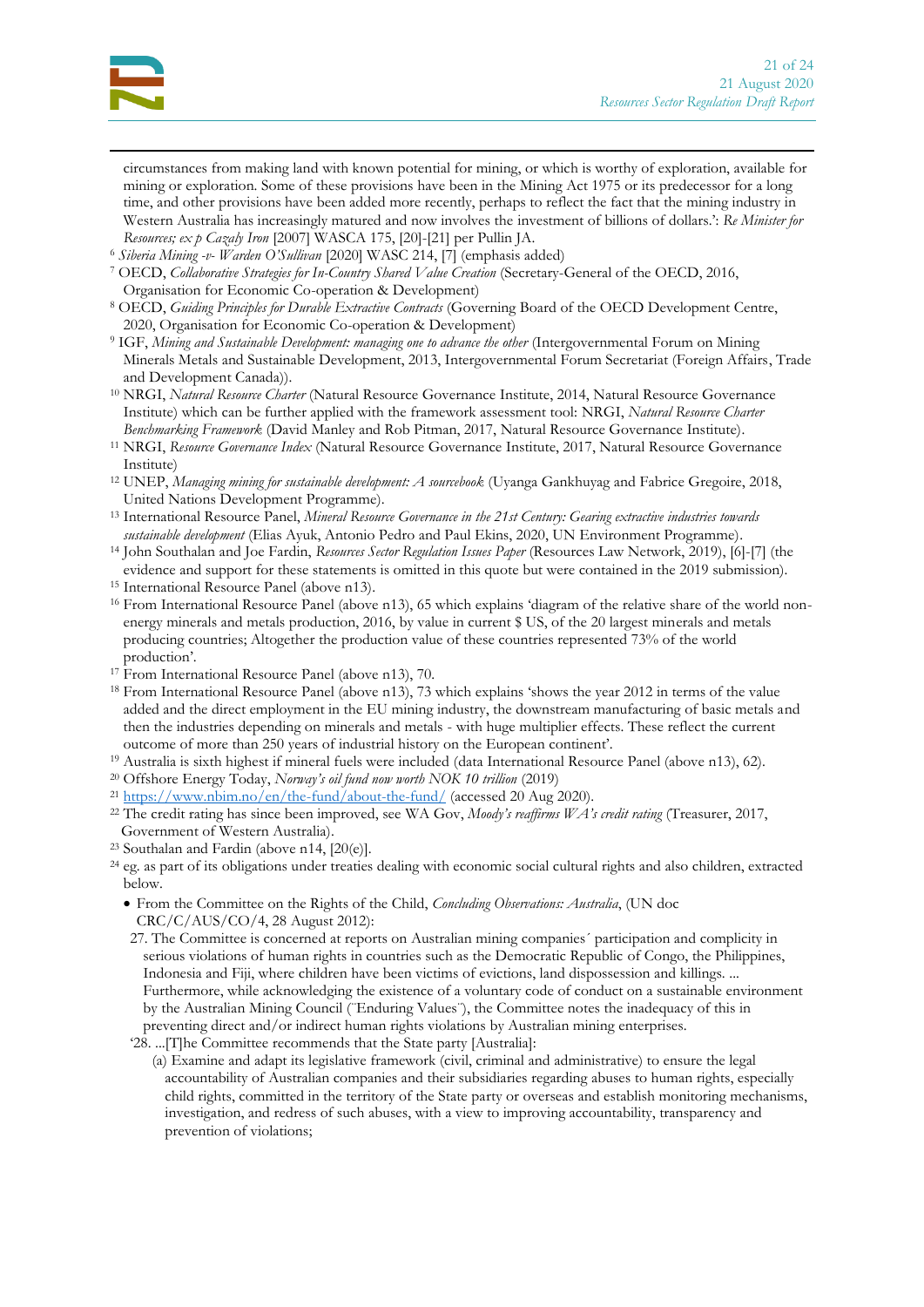- (b) Take measures to strengthen cooperation with countries in which Australian companies or their subsidiaries operate to ensure respect for child rights, prevention and protection against abuses and accountability;
- (c) Establish that human rights impact assessment, including child rights impact assessments, are conducted prior to the conclusion of trade agreements with a view to ensuring that measures are taken to prevent child rights violations from occurring and establish the mechanisms for the Export Credit Agency of Australia to deal with the risk of abuses to human rights before it provides insurance or guarantees to facilitate investments abroad'.
- From Committee on Economic Social & Cultural Rights, *Concluding Observations: Australia*, (UN doc E/C.12/AUS/CO/5, 11 July 2017).
- '14. The Committee recommends that the State party [Australia]:
	- (a) Establish a clear regulatory framework for companies operating in the State party to ensure that their activities do not negatively affect the enjoyment of economic, social and cultural rights, inter alia, by developing a national action plan on business and human rights;
	- (b) Take all necessary measures to ensure the legal liability of companies based in or managed from the State party's territory regarding violations of economic, social and cultural rights by their activities conducted abroad, or resulting from the activities of their subsidiaries or business partners where these companies have failed to exercise due diligence;
	- ... (d) Reinforce effective mechanisms to investigate complaints filed against private companies and take effective measures to ensure access to justice for victims...'
- <sup>25</sup> International Resource Panel (above [n13\)](#page-3-3), 191.
- <sup>26</sup> MCA, *Enduring Value* (2015, Minerals Council of Australia), 4.
- <sup>27</sup> MAC, *Towards Sustainable Mining 101: A Primer* (2019, Mining Association of Canada)
- <sup>28</sup> ICMM, *10 Principles* (International Council on Mining and Metals, 2003)
- <sup>29</sup> See [n7](#page-3-4)–[13](#page-3-3) above.
- <sup>30</sup> MCA (above [n26\)](#page-7-1), 4.
- <sup>31</sup> Draft Report, p111.
- <sup>32</sup> *Mining Act 1978* (WA), s111A. The 'exceptionality' of this is evident in that any Ministerial contemplating of using the power first requires procedural fairness to the applicant: *Connected IO Ltd -V- Paterson* [2019] WASCA 70, [65] per Buss P, Murphy & Beech JJA. This reinforces it is *not* applied as routine by the Department as a step in determining whether to grant.
- <sup>33</sup> eg. see p7-8 of *Leading practice principles for a sustainable resources sector: A Western Australian perspective* (Government of Western Australia, 2018).
- <sup>34</sup> *Mining Act 1978* (WA), s57(3).
- <sup>35</sup> *Mining Act 1978* (WA), s71.
- <sup>36</sup> OECD (above [n8\)](#page-3-5)
- <sup>37</sup> OECD (above [n8\)](#page-3-5), Preamble 1.
- <sup>38</sup> <https://www.wa.gov.au/government/publications/proposed-western-australian-debarment-regime> (accessed 20 Aug 2020)
- <sup>39</sup> OECD, *Due Diligence Guidance for Meaningful Stakeholder Engagement in the Extractives Sector* (OECD Secretariat, 2017, Organisation for Economic Co-Operation and Development)
- <sup>40</sup> AUS Gov, *Resources Sector Regulation* (Productivity Commission, 2020, Australian Government), 255.
- <sup>41</sup> Adhering Governments, *Declaration on International Investment and Multinational Enterprises*, adopted 21 Jun 1976, OECD/LEGAL/0144, revised 2011 (1976), I.
- <sup>42</sup> The complaint and examination procedures, around corporate non-compliance with the OECD Guidelines, are set out in AusNCP *Complaint Procedures* (Treasury, 2019).
- <sup>43</sup> eg. AusNCP, *Statement on BHP Billiton – Cerrejon Coal Specific Instance* (Australian National Contact Point, 2009, Department of Treasury); AusNCP, *Statement: Specific Instance complaint CFMEU – Xstrata Coal Pty Ltd – Industrial Relations/Employment Practices/Marketing Arrangements* (Australian National Contact Point, 2011, Department of Treasury); AusNCP, *Statement ‑ Specific instance regarding Australian miner in South Africa* (Australian National Contact Point, 2013, Department of Treasury).
- <sup>44</sup> eg. AusNCP, *Final Statement: Specific Instance by Australian Women Without Borders against Mercer PR* (Australian National Contact Point for the OECD Guidelines for Multinational Enterprises, 2019, Treasury); AusNCP, *Final Statement: Specific Instance by Equitable Cambodia and Inclusive Development International regarding ANZ Group* (Australian National Contact Point for the OECD Guidelines for Multinational Enterprises, 2018, Treasury).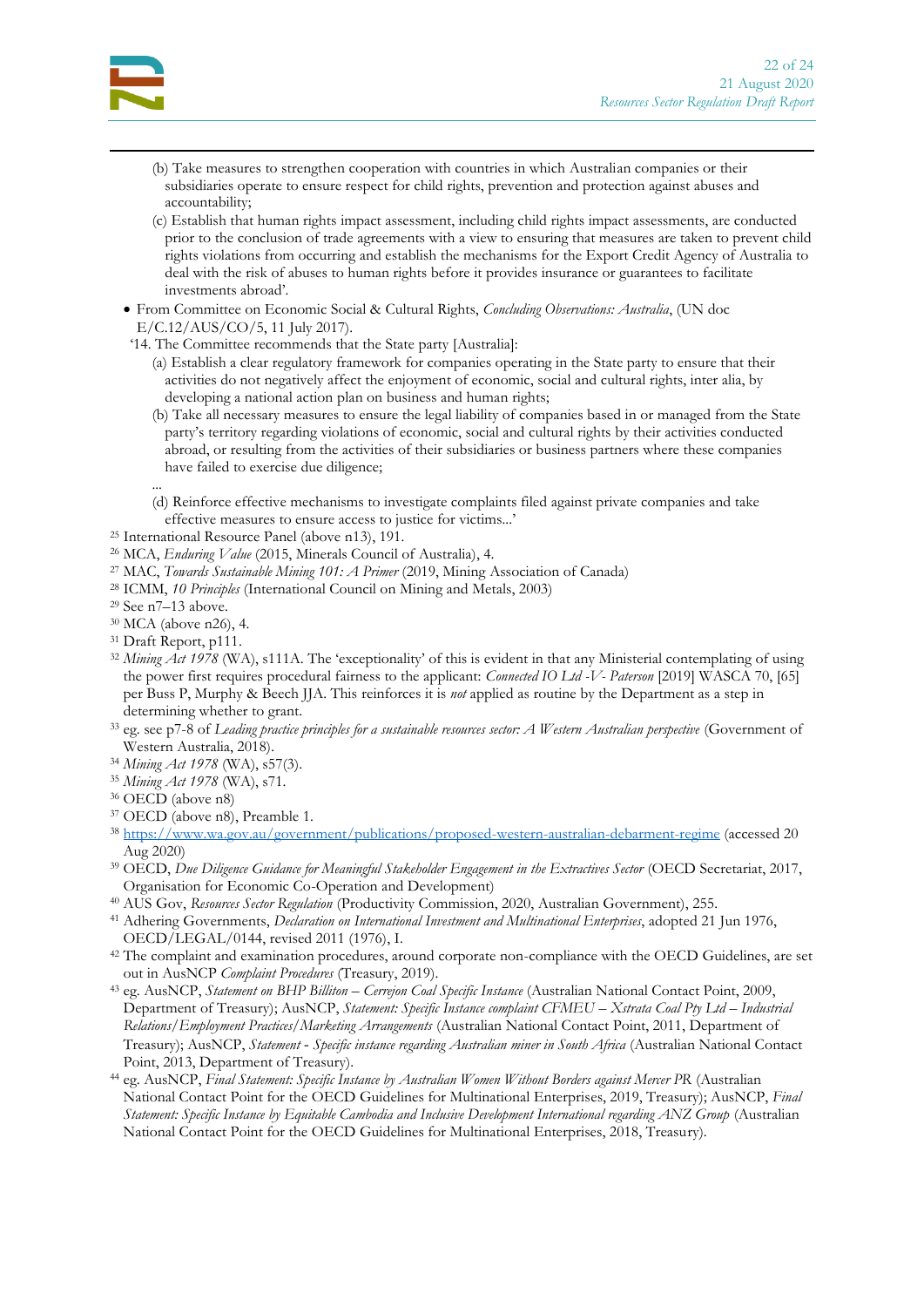

- <sup>45</sup> See [n42](#page-9-4) above. For transparency, we note John Southalan has the role of Independent Examiner of the Australian National Contact Point (to manage complaints made about implementation of the Guidelines). This submission is not, however, written in that capacity.
- <sup>46</sup> UN, *Transforming our world: the 2030 Agenda for Sustainable Development* (General Assembly, 2015, United Nations).
- <sup>47</sup> International Resource Panel (above [n13\)](#page-3-3), 262-266.
- <sup>48</sup> eg. ERA, *Case study of the strategic importance of Australia's uranium resources* (Energy Resources of Australia Ltd, 2005, House of Representatives Standing Committee on Industry and Resources, Australian Parliament). 'Under the Jabiluka Long-Term Care and Maintenance Agreement between the Aboriginal traditional owners of the area - the Mirrar people - and Jabiluka Mineral Lease holders Energy Resources Australia (ERA), no mining activity will be conducted on the lease without the informed written consent of the Mirrar. This agreement formalises the commitment made in September 2002 by then Rio Tinto chairperson Sir Robert Wilson, that there would be no mining at Jabiluka without the consent of the Mirrar. The Mirrar, through their representative organisation Gundjehmi Aboriginal Corporation, spent the following 18 months seeking that commitment in writing - resulting in this agreement. The agreement also sets out provisions for the Jabiluka mine decline to be back-filled, although this has already been done - the hole in the ground that was created when uranium ore was dug out of the site in the late 1990s was filled in with the ore in late 2003': https://www.atns.net.au/agreement.asp?EntityID=1988 (accessed 21 Aug 2020).
- <sup>49</sup> OECD (above [n39\)](#page-9-5), 98.
- <sup>50</sup> IFC, *Performance Standards on Environmental and Social Sustainability* (International Finance Corporation, 2012)'Performance Standard 7 Indigenous Peoples', [15] & [12].
- <sup>51</sup> ICMM, *Position Statement on Indigenous Peoples and Mining* (International Council on Mining and Metals, 2013), 4.
- <sup>52</sup> 'Public debate about the environmental and social impacts of projects is important for ensuring a strong regulatory environment, but it is also important that debate makes use of factual and comprehensive information. Crucially, information must be perceived as independent of those who stand to gain from resources projects. Establishing agencies as 'honest brokers' or 'trusted advisors' can help to progress public policy debates when there is no values consensus and high levels of uncertainty in the community' (p120).
- <sup>53</sup> OECD (above [n39\)](#page-9-5).
- <sup>54</sup> eg. 'the Commission maintains the view that primary approval decisions involving 'tradeoffs between competing environmental, social and economic values'...are best made by elected representatives': Draft Report, 166 (referring to the Commission's 2013 report, which talked of a decision by 'the Minister', not by Parliament of broader elected representatives).
- <sup>55</sup> Under *Mining Act 1978* (WA), s19, as noted in the Hunt & Kavenagh commentary the Commission referenced.
- <sup>56</sup> *Mining Act 1978* (WA), s24(4) which requires resolution of both houses of parliament (who can also set conditions) for the grant of any mining lease on the various conservation and other reserves listed in  $s24(1)(a)\&(b)$ .
- <sup>57</sup> John Chandler, *Petroleum Resource Management: How Governments Manage Their Offshore Petroleum Resources* (2018, Edward Elgar Publishing), 164-167 and 168-171 which specifically examines Australia's regime and diverges from the Commission's assessment that 'resources companies are likely to …maximise… overall recovery from the resource'.
- <sup>58</sup> eg. Kathryn Diss, *Iron ore high-grading by junior miners fighting price slump being questioned by analysts* (2015, ABC News) (media reports of WA practices); Phillip Stothard and David Laurence, 'Application of a large-screen immersive visualisation system to demonstrate sustainable mining practices principles' (2014) 123(4) *Mining Technology* 199, 202 and Kosim Gandataruna and Kirsty Haymon, 'A dream denied? Mining legislation and the Constitution in Indonesia' (2011) 47(2) (2011/08/01) *Bulletin of Indonesian Economic Studies* 221, 229 (academic analysis). We also bring the Commission's attention to a contrary view, from two decades earlier: M Lemieux, 'Surface mine reserve definition and the high-grading fallacy' (2000) 52(2) (Feb 2000) *Mining Engineering* 48, 48 ('The high-grading charge … is a reflex reaction based on the politically correct good intentions to "preserve-the-resources-for-our-childrenphilosophy". … Not wasting capital on low or no-return resource recovery must become, not only the correct economic decisions, but also the politically correct mining policy'). That perspective should have limited weight given more contemporary understandings of sustainable development.
- <sup>59</sup> *Developing the State: The Management of State Agreement Acts* (Government of Western Australia, 2004), 24.
- <sup>60</sup> WA Gov (above [n59\)](#page-13-1), 23-24.
- <sup>61</sup> eg. *Conservation Council -v- Minister for Environment* [2019] WASCA 102, [99] & [130] per Buss P & Beech JA; [150] per Pritchard JA; confirming the existing approach since *Coastal Waters Alliance of Western Australia v Environmental Protection Authority; ex p. Coastal Waters Alliance* 90 LGERA 136.

- <sup>63</sup> *Polaris Metals -v- Wilderness Society* [2017] WAMW 21, [89]-[94] per Warden O'Sullivan.
- <sup>64</sup> Commission's *Issues Paper*, ii.
- <sup>65</sup> <https://www.pc.gov.au/> (accessed 16 October 2019).

<sup>62</sup> Ibid.